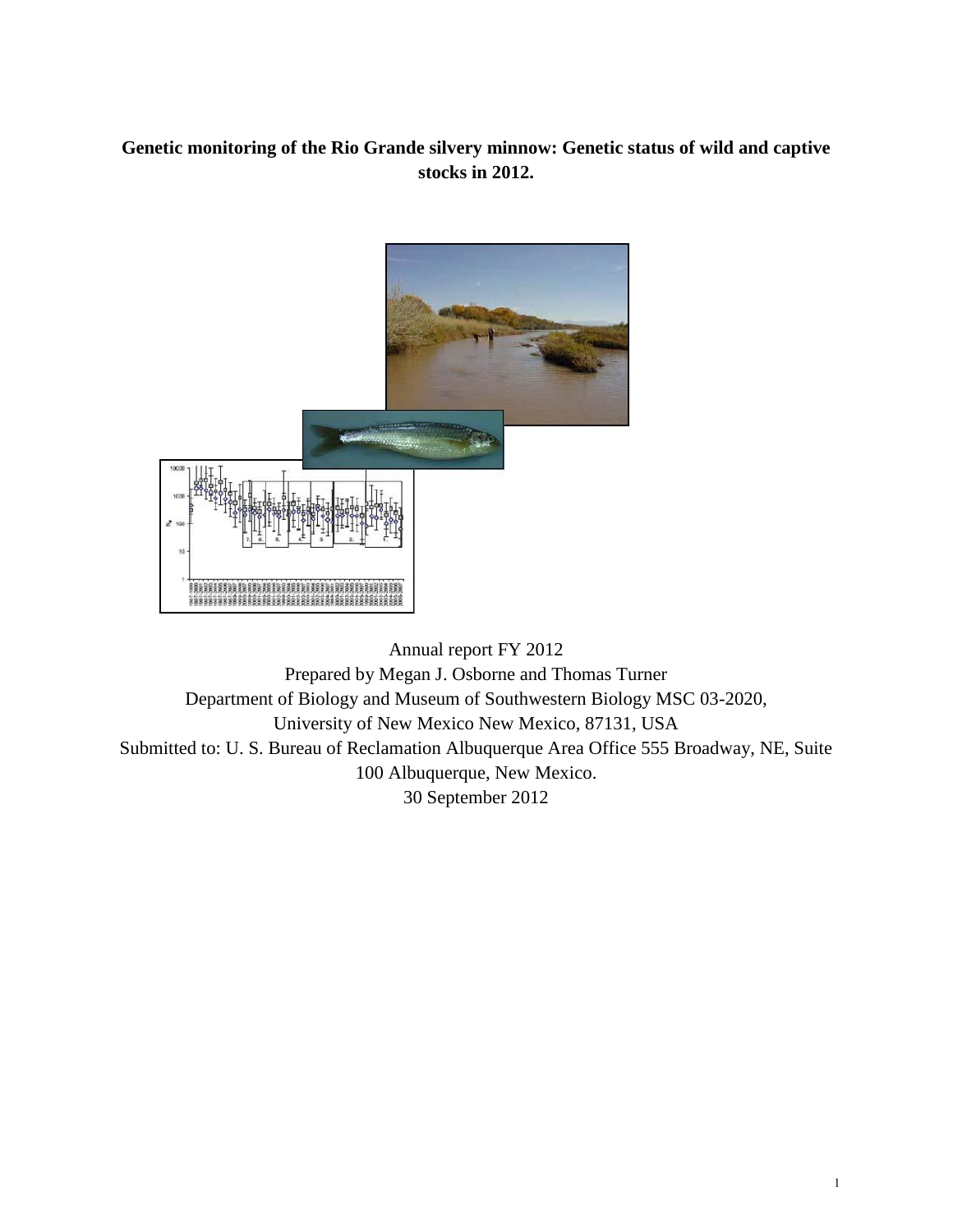# **Executive Summary**

We have been conducting genetic monitoring of the wild middle Rio Grande population of Rio Grande silvery minnow on an annual basis since 1999. We has also been monitoring stocks of fish bred and/or reared in captivity and then released to the Rio Grande in New Mexico since 2002 and of fish released to Big Bend (TX) since 2008. In 2012, we continued these efforts by genotyping 517 wild fish from the middle Rio Grande, NM, and 700 (representing 14 lots) progeny of captive spawning and/or rearing conducted at Dexter National Fish Hatchery and Technology Center, the Albuquerque Biological Park and the Los Lunas silvery minnow refugium.

# **Major Findings for 2012:**

(1) All measures of genetic diversity at microsatellite loci and mtDNA-ND4 in the middle Rio Grande population were similar to last year. Average number of alleles (estimated by resampling) has remained stable since 2006 and continued to do so in 2012. Mitochondrial gene diversity was similar to values seen in 2010 and 2011 whilst haplotype richness was marginally less than in previous years.

**(2)** Variance effective population size (N*eV*) calculated from microsatellite DNA allele frequencies, increased over values recorded for the previous temporal comparison regardless of the method used to calculate  $N_{eV}$ .

**(3)** Mitochondrial DNA haplotype frequencies were very similar to those in 2011, hence estimates of female effective size were large and indistinguishable from infinity.

**(4)** Captive spawned Rio Grande silvery minnow released to Big Bend National Park had comparable levels of microsatellite gene diversity and heterozygosity to the wild population. Mitochondrial gene diversity was also comparable to the wild population with ten haplotype represented in fish released in fall 2011 and 11 haplotypes represented since this population was established in 2008.

**(5)** In fall 2011, three lots of fish reared from wild-caught eggs were released in the middle Rio Grande. These had higher average number of microsatellite alleles and haplotypes and also had considerably higher average effective population size (>1000 compared to 65) as estimated using the linkage disequilibrium method than fish produced by captive spawning. This highlights the importance of collection of eggs from natural spawning events.

**(6)** Release of fish in the Angostura reach ceased in 2008 for a trail period of 5 years. Stocking continued in the Isleta and San Acacia reaches. In the Isleta and San Acacia reaches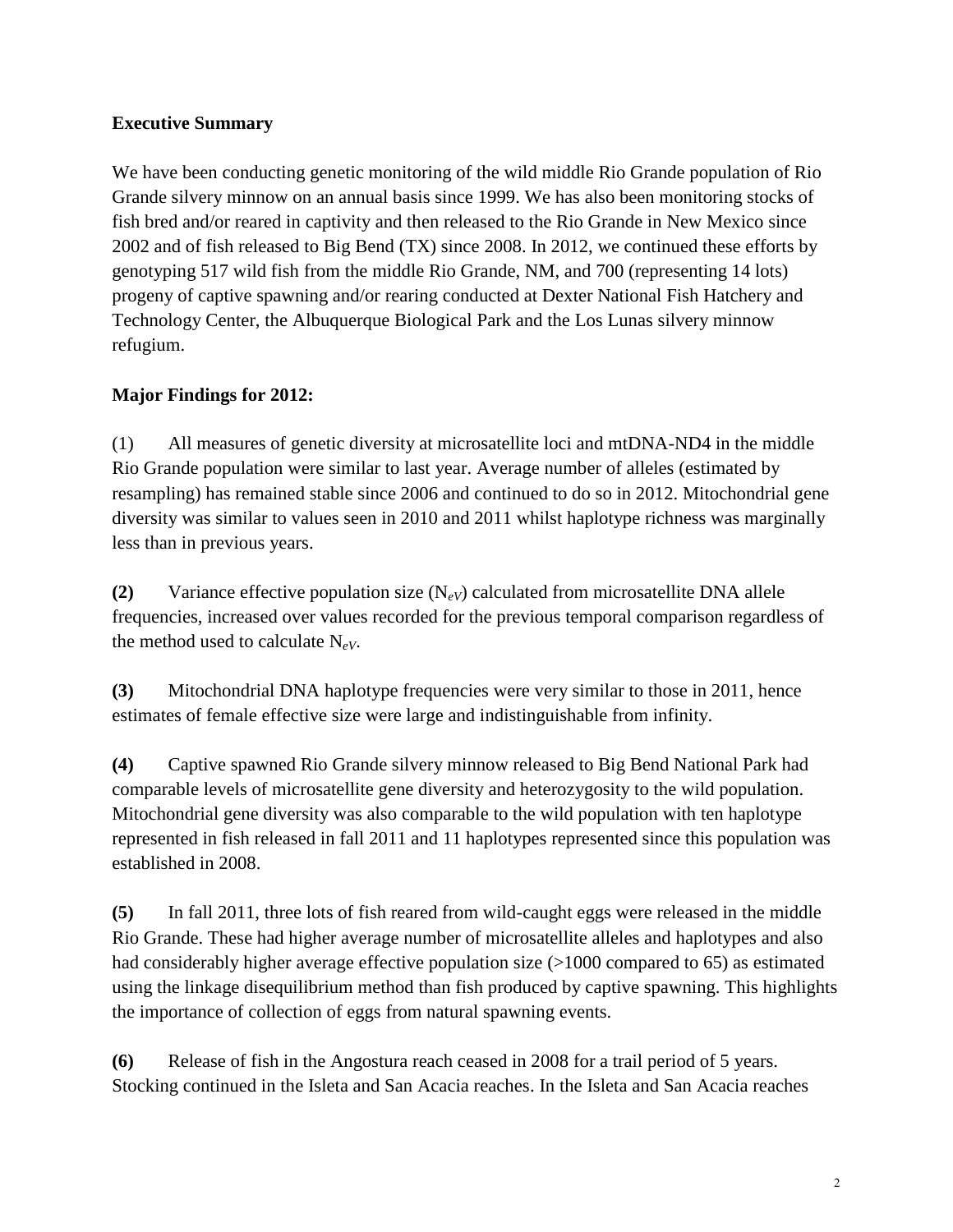there has been an upward trajectory of some diversity metrics including haplotype richness and haplotype diversity since 2008. This trend was not seen in the Angostura reach. For microsatellites the average number of alleles increased in the Isleta reach, declined from 2008- 2011 and then increased in 2012. In the Angostura reach, the average number of alleles remained essentially the same from 2007-2012 whilst heterozygosity has increased.

**(7)** There has been a trend of increasing variance effective size in both the Isleta and San Acacia reaches since lows recorded in 2006-2007. In the Angostura reach  $N_{eV}$  has remained stable at values of around 200 for all comparisons beginning with 2008-2009.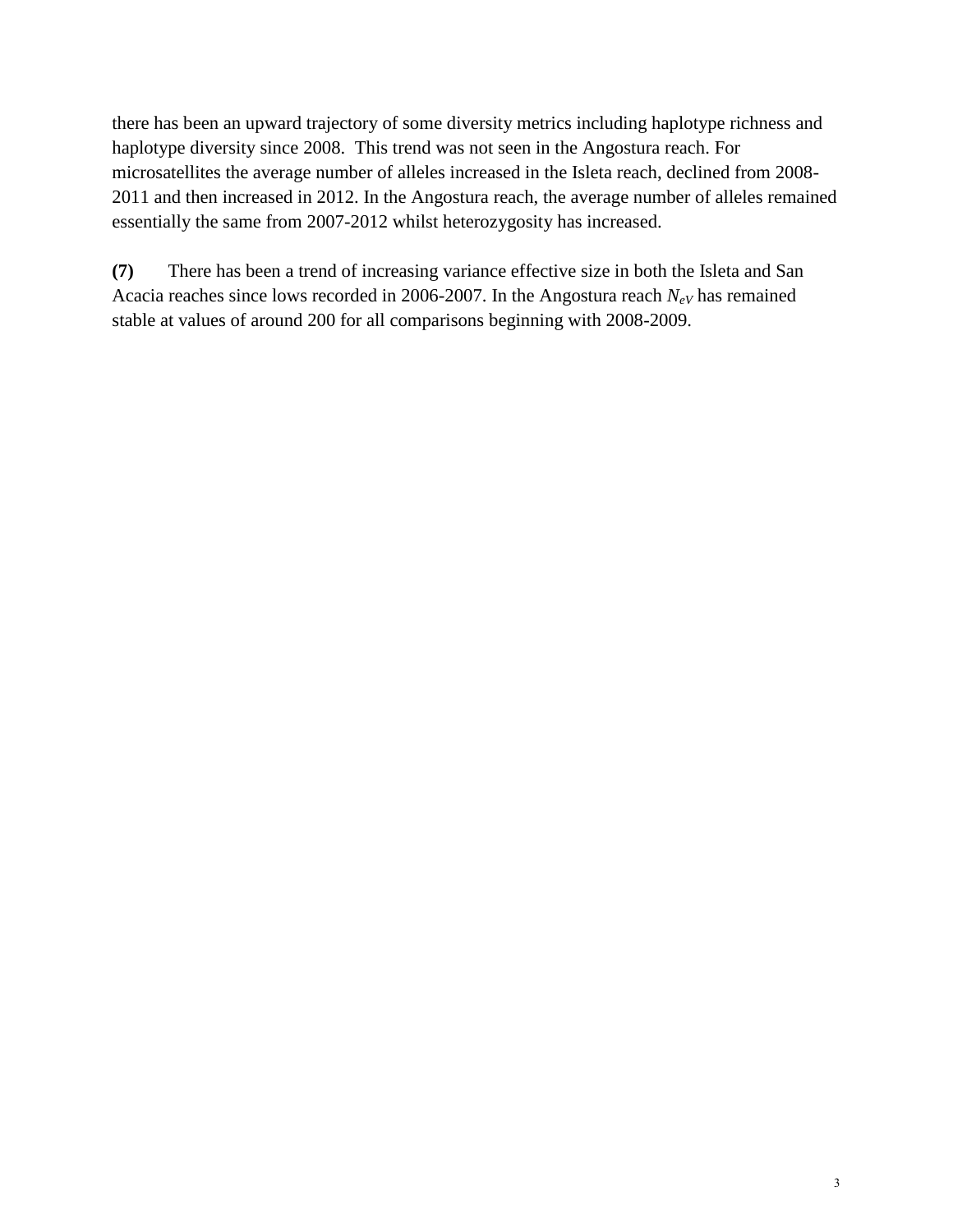#### **Introduction**

Genetic monitoring is defined as collection of two or more temporally spaced genetic samples from the same population (Schwartz et al. 2007). In fish, genetic monitoring to date has been confined largely to marine species and in freshwater systems, such studies primarily involve salmonids. Genetic monitoring studies typically employ neutral genetic markers, such as microsatellites and occasionally mitochondrial DNA, to track changes in diversity metrics across multiple contemporary time-points. The number of loci employed varies among species with between five and 14 microsatellites used in recently published studies. The time-scale of genetic monitoring also varies considerably from a sampling over only a few years to the use of archival samples for a monitoring program that may span decades. In these latter studies; that encompass multiple decades, sampling is rarely conducted on an annual basis so linking changes in diversity metrics to specific environmental or management actions may not be plausible. To our knowledge, the data set that we have collected for Rio Grande silvery minnow over the past 15 years represents the longest genetic monitoring time series for a non-salmonid freshwater fish. The population is sampled throughout its current range (mean annual sample size  $=278$ ), using nine microsatellite loci and a mitochondrial DNA gene to measure changes in various metrics of genetic diversity including allelic richness, heterozygosity, and genetically effective population size  $(N_e)$ . The temporal component and sampling strategy provides the framework necessary to examine impacts of changes in abundance, management actions and environmental conditions on population diversity.

In species such as Rio Grande silvery minnow that are characterized by their short lifespan (the population is dominated by age-1 fish) and dramatic changes in abundance from year to year, negative genetic impacts to the population can occur over relatively short time scales. For this reason, genetic monitoring is a crucial component to the management of the species. In fact, the data collected as part of the genetic monitoring program for Rio Grande silvery minnow has informed management in the following ways i) demonstrated that the genetic effective size is orders of magnitude lower that the census size, ii) there is not significant divergence of allele frequencies among fishes collected in each of the three river reaches [due to downstream movement of eggs, larvae and adult fish and stocking of the population with captive reared fish], iii) diversity of the wild population is best reflected (in captive stocks) by collection of eggs produced by natural spawning events in the wild, iv) when artificial breeding is necessary, a group spawning design (with equalized sex ratio) produces fish that have levels of diversity that are comparable to that achieved with a paired mating design. These finding have helped to inform the Recovery Plan for the species and were instrumental in the development of the captive propagation and genetics management plan. Here we report on the genetic status of the population in 2012.

#### **Methods**

#### *Sampling-Rio Grande Population*

Rio Grande silvery minnows were sampled in the Rio Grande annually from 1999 to 2012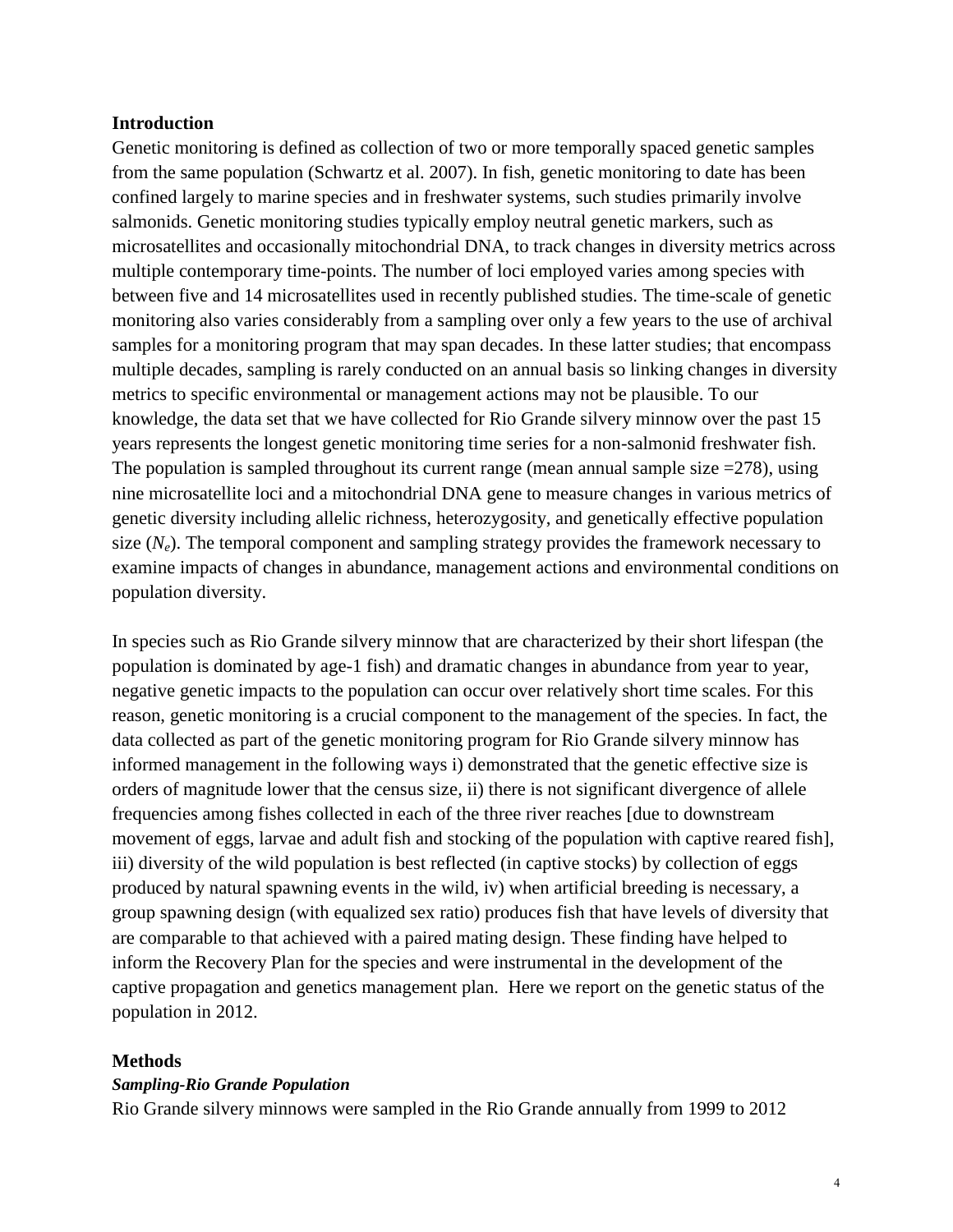| <b>River</b>  | Locality                      | <b>Sample Size</b> |
|---------------|-------------------------------|--------------------|
| Angostura     | Calabacillas Arroyo           | 35                 |
| Angostura     | <b>Sth of Paseo del Norte</b> | 50                 |
| Angostura     | Sandia Line 14                | 2                  |
| Angostura     | <b>AMAFCA Channel</b>         | 9                  |
| Angostura     | Dixon Rd                      | 3                  |
| Angostura     | Central Ave Bridge            | 51                 |
| <b>Isleta</b> | <b>Below Isleta DD</b>        | 16                 |
| Isleta        | Alejandro Drain               | 25                 |
| Isleta        | Upstream Hwy 6                | 50                 |
| Isleta        | <b>Isleta Diversion Dam</b>   | 17                 |
| Isleta        | Peralta                       | 50                 |
| <b>Isleta</b> | Bernardo                      | 52                 |
| Isleta        | 3.5 m downstream Hwy 60       | 5                  |
| San Acacia    | San Acacia Diversion Dam      | 2                  |
| San Acacia    | San Antonio                   | $\mathfrak{2}$     |
| San Acacia    | San Marcial                   | 49                 |
| San Acacia    | Station 500                   | 52                 |
| San Acacia    | Egg monitoring site           | 50                 |

**Table 1.** Sample sizes, collection localities on the Rio Grande, river reaches for wild Rio Grande silvery minnow samples collected for 2012 genetic monitoring.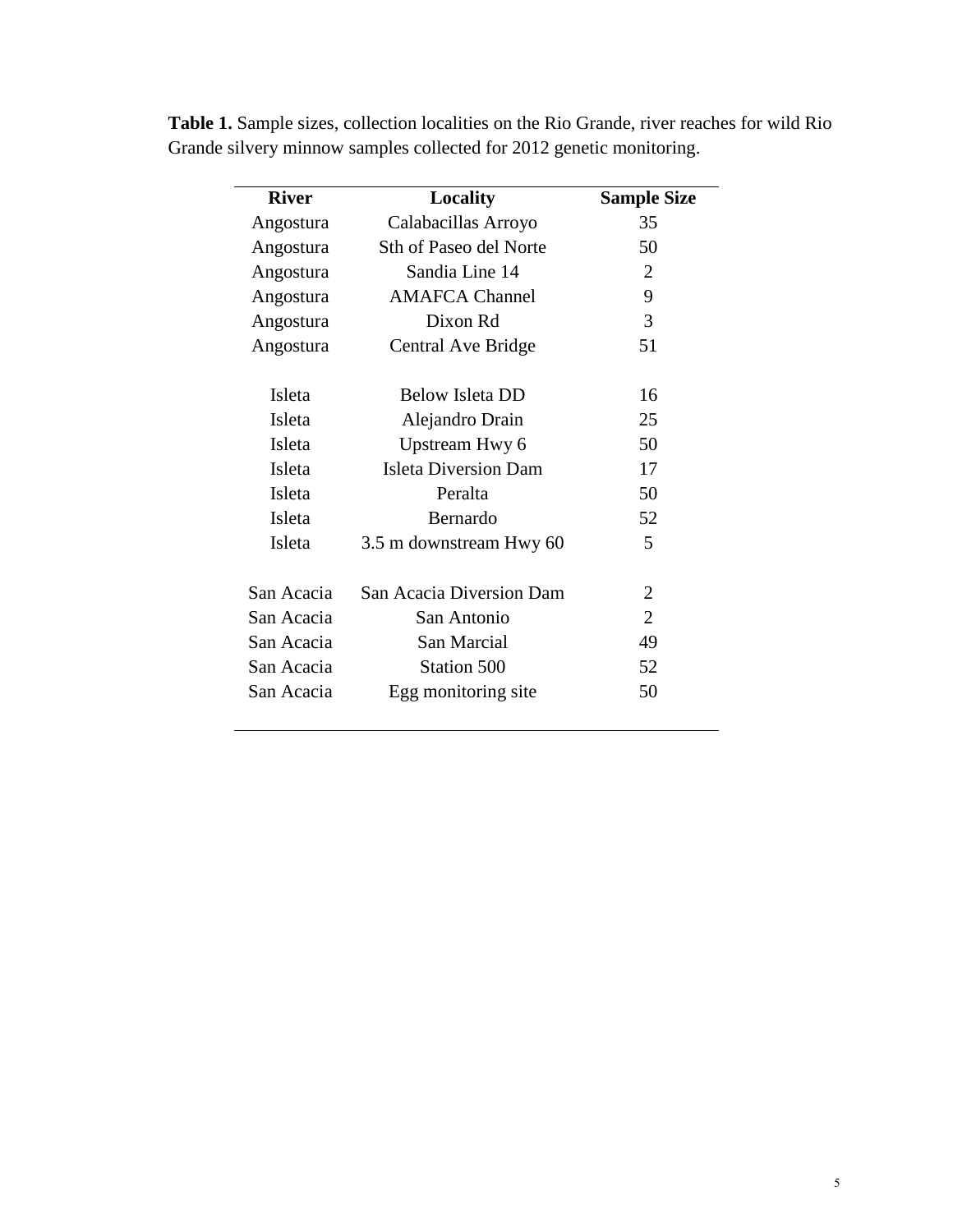|      | Angostura | <b>Isleta</b> | San Acacia |
|------|-----------|---------------|------------|
| 1987 | 15        |               | 28         |
| 1999 |           |               | 46         |
| 2000 |           |               | 194        |
| 2001 |           | 65            | 63         |
| 2002 | 67        | 121           | 201        |
| 2003 | 71        | 65            | 33         |
| 2004 | 141       | 15            | 6          |
| 2005 | 190       | 109           | 95         |
| 2006 | 95        | 143           | 145        |
| 2007 | 48        | 128           | 42         |
| 2008 | 165       | 191           | 123        |
| 2009 | 175       | 153           | 150        |
| 2010 | 149       | 146           | 151        |
| 2011 | 71        | 148           | 140        |
| 2012 | 147       | 215           | 154        |
|      |           |               |            |

**Table 2.** Number of wild samples collected from the Rio Grande by year, site and river reach (Angostura, Isleta and San Acacia).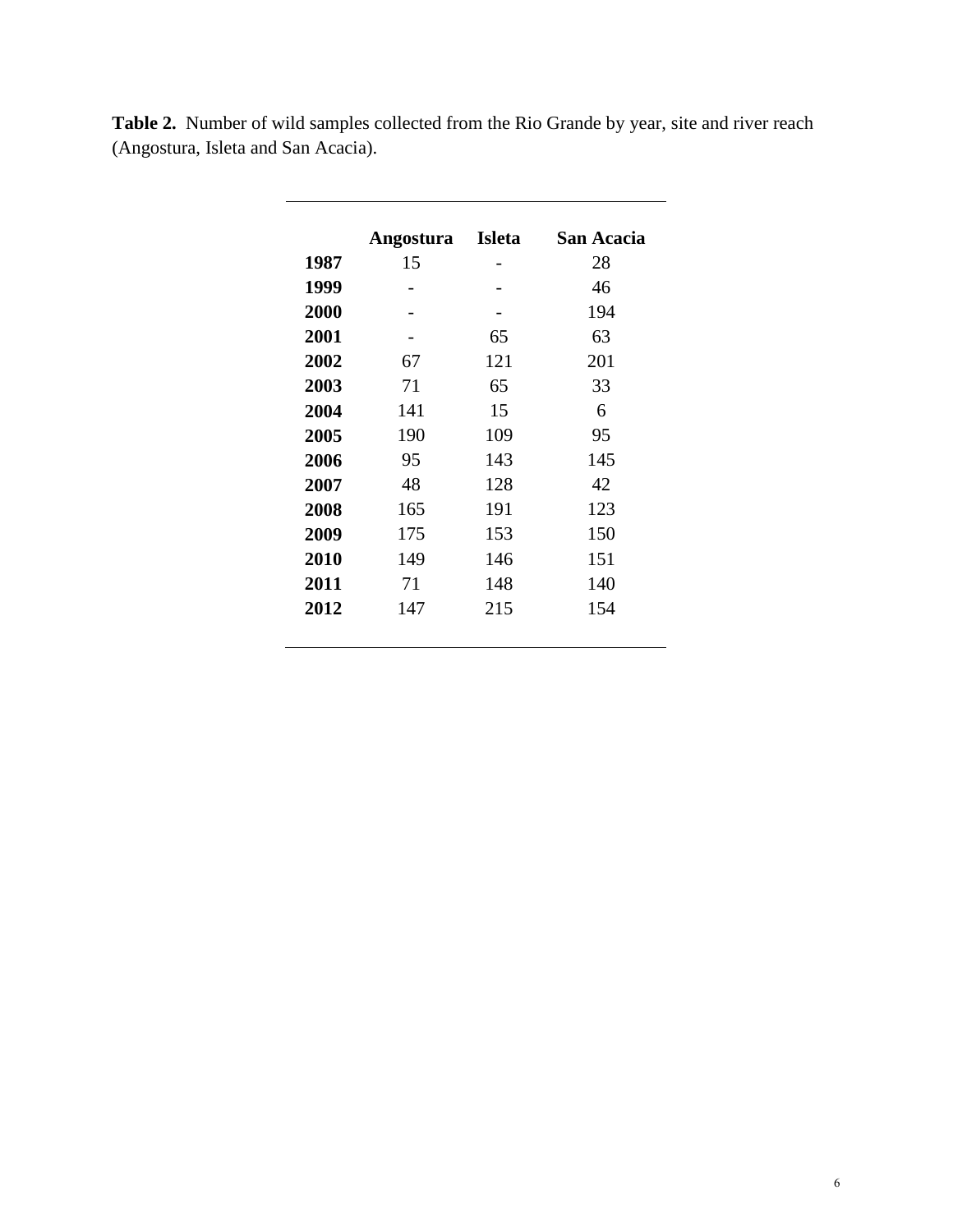(between December and April – just prior to reproduction) (Table 1 and Table 2). In addition, 43 individuals used in a previous allozyme study of *Hybognathus* and stored in the Museum of Southwestern Biology Division of Genomic Resources (Cook *et al*. 1992 - referred to as 1987 sample) were genotyped. Throughout this study we use the term 'wild' to refer to unmarked fish sampled directly from the Rio Grande. 'Wild' fish may have parents that were wild or bred/reared in captivity, but were hatched in the Rio Grande. Collections were made throughout the current distribution of Rio Grande silvery minnow that extends from Cochiti reservoir to Elephant Butte reservoir in New Mexico. Sampling was not conducted in the Cochiti reach where the Rio Grande silvery minnow is considered rare (Bestgen & Platania 1991). Rio Grande silvery minnow were collected by seining and occasional backpack electrofishing. Fish were anesthetized with MS-222 (Tricaine methane sulfonate 200 mg/L river water) at the site of capture. A small piece of caudal fin was removed from each individual. Fin clips were preserved in 95% ethanol. Fish were allowed to recover in untreated river water prior to release. In addition to the temporal samples collected from the Rio Grande, samples (fin clips) were also included from 50 different captive stocks sampled between 2000 and 2012.

### *Molecular Methods- Microsatellites*

Total nucleic acids, including genomic DNA and mitochondrial DNA (mtDNA) were extracted from air-dried fin clips using proteinase-K digestion and organic extraction methods (Hillis *et al*. 1996). Individuals were genotyped at nine microsatellite loci: *Lco1*, *Lco3*, *Lco6*, *Lco7*, *Lco8* (Turner *et al*. 2004) and *Ca6* and *Ca8* (Dimsoski *et al*. 2000) and *Ppro118* and *Ppro126* (Bessert & Orti 2003). The following pairs of loci were amplified using multiplex PCR: *Lco1/ Ca6* and *Lco6*/ *Lco7* (1X PCR buffer, 3 mM MgCl<sub>2</sub>, 125 μM deoxyribonucleotide triphosphates [dNTPs], 0.40-0.50 micromol [µM] each primer, 0.375 units TAQ [*Thermus aquaticus*] polymerase), *Lco3* and  $L\cos(1X)$  PCR buffer, 2 mM MgCl<sub>2</sub>,  $125\mu$ M dNTPs, 0.40-0.50  $\mu$ M each primer, 0.375 units TAQ) and *Ppro 118*/*Ppro126* (1X PCR buffer, 3 mM  $MgCl_2$ , 125 $\mu$ M dNTPs, 0.40-0.50  $\mu$ M each primer,  $0.375$  units TAQ). *Ca8* was amplified alone (1X PCR buffer, 3 mM MgCl<sub>2</sub>, 125 $\mu$ M dNTPs, 0.50µM each primer, 0.375 units TAQ polymerase). PCR cycling conditions for all loci were: one denaturation cycle of 92°C for 2 mins followed by 30 cycles of 90 °C for 20s, 50°C for 20 s, 72°C for 30s. For *Ppro 118*/*Ppro126* cycling conditions were one denaturation cycle of 92°C for 2 mins followed by 30 cycles of 90 °C for 20s, 60°C for 20s, 72°C for 30s. Samples that appeared homozygous at locus *Ppro118* were amplified again to check allele designations. Primer concentrations in multiplex reactions were varied to facilitate equal amplification of both loci. Prior to electrophoresis 1.2µl of PCR product was mixed with 1.2µl of a solution comprised of formamide (62.5%), ABI ROX400 size standard (12.5%) and loading buffer (25%) and denatured at 93 °C for 2 minutes. The following microsatellite PCR products for loci *Lco3*, *Lco6*, *Lco7*, and *Ca6* were run on an ABI 377 automated DNA sequencer at 50°C for 2.5 hours. *Ppro 118*/*Ppro126*, *Lco1*, *Lco8*and *Ca8* PCR products were run on an ABI 3100 automated capillary sequencer. One microliter of PCR product was mixed with 10µl of formamide and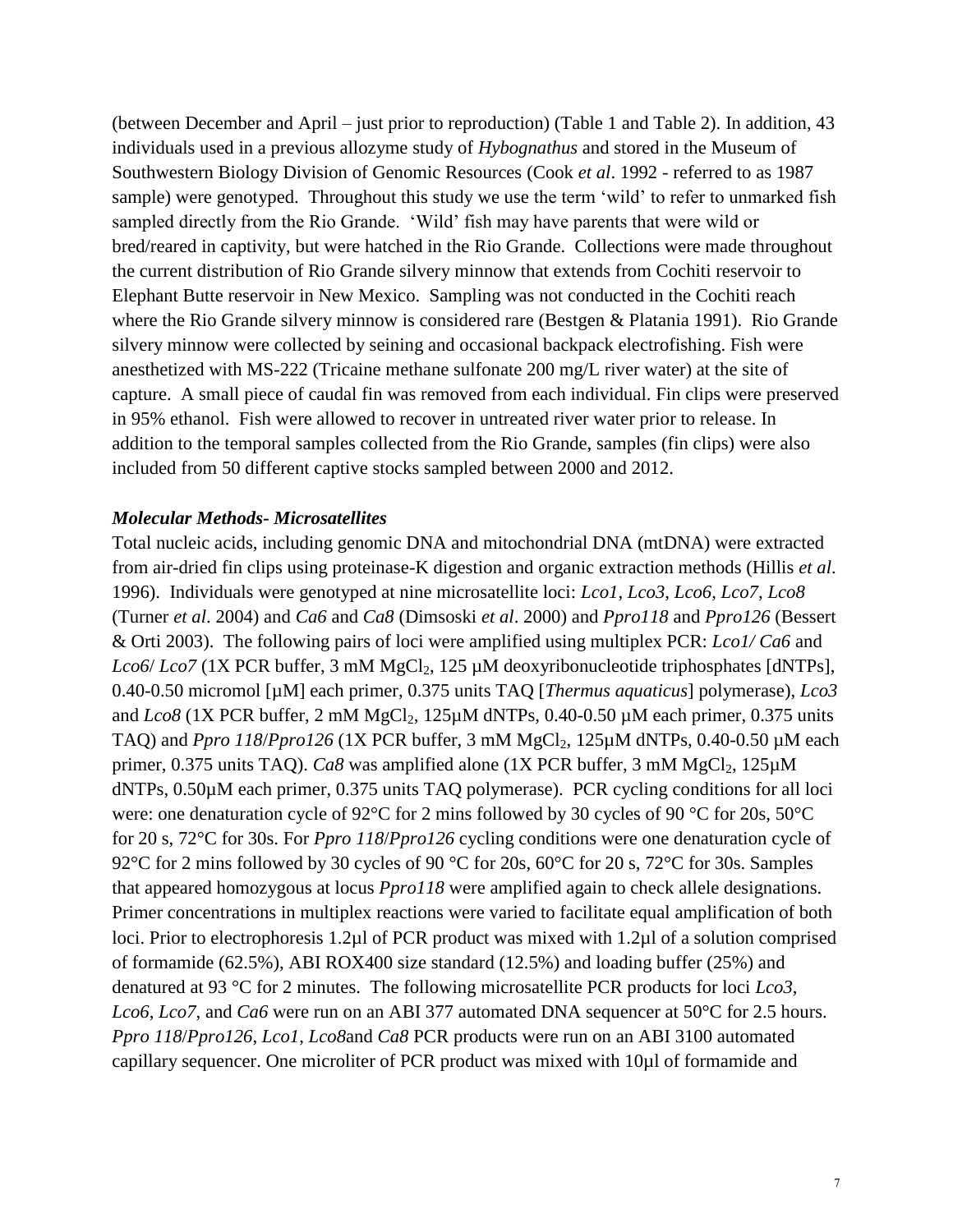0.3µl of HD400 size standard and denatured at 93°C for 5 minutes prior to loading. Genotype data were obtained using Genemapper Version 4.0 (Applied Biosystems).

# *MtDNA-ND4*

A 295 base pair (bp) fragment of the mtDNA ND4 gene from each individual was amplified in a 10  $\mu$ L reaction containing 1  $\mu$ L template DNA, 1  $\mu$ L 10× reaction buffer, 2 mM MgCl2, 125  $\mu$ M dNTPs, 0.5 µM forward (5'- GAC CGT CTG CAA AAC CTT AA-3') and reverse primer (5'-GGG GAT GAG AGT GGC TTC AA – 3'), and 0.375 U *TAQ*. PCR conditions were 90° C initial denaturation for 2 minutes followed by 30 cycles of 90° C for 30 seconds, 50° C for 30 seconds, and 72∘ C for 30 seconds. Nucleotide sequence variation among individual fragments was visualized with single-strand conformational polymorphism (SSCP) analysis (Sunnucks *et al*. 2000), and representative haplotypes from each gel (~ 20%) were verified by direct sequencing using an ABI 3100 DNA Sequencer. Genbank Accession numbers are provided in Alò and Turner (2005) and Moyer et al. (2005). Three additional haplotypes were identified (Genbank Accession numbers: JN543958-JN543960).

## *Statistical Analysis*

Microsatellite data were checked for errors using MICROSATELLITE TOOLKIT (add-in for Microsoft Excel, written by S. Park, available at [http://animalgenomics.ucd.ie/sdepark/ms](http://animalgenomics.ucd.ie/sdepark/ms-toolkit/)[toolkit/.](http://animalgenomics.ucd.ie/sdepark/ms-toolkit/) Genepop (Raymond and Rousett 1995) was used to assess whether there were significant departures from Hardy-Weinberg equilibrium (HWE) using the procedure of Guo and Thompson (1992). Global tests for linkage disequilibrium were conducted for all pairs of loci in each collection, using FSTAT vers. 2.9.3.1 (Goudet 1995). Sequential Bonferroni correction (Rice 1989) was applied to account for inflated Type-1 error rates associated with multiple simultaneous tests. For each microsatellite locus and population inbreeding co-efficients  $(F_{IS})$ were obtained using FSTAT. Estimates of unbiased gene diversity (*h*) were obtained using Arlequin vers. 3.11 (Excoffier et al*.* 2005) for mitochondrial DNA data. Haplotype richness and gene diversity (Petit et al. 1998) was obtained using the program Contrib vers.1.02 (available at [http://www.pierroton.inra.fr/genetics/labo/Software/Contrib/\)](http://www.pierroton.inra.fr/genetics/labo/Software/Contrib/) which uses a rarefaction approach to correct for unequal sample sizes.

In some cases sample sizes differed between collections particularly between some samples collected early in the study and those collected more recently. As the number of alleles and expected heterozygosity are dependent on sample size, we used resampling to examine the effect of sample size on diversity measures. For microsatellites, 1000 random subsamples (n=43 in 1987) were drawn without replacement from each temporal sample. Diversity and 95% CIs were calculated for each locus across subsamples and a mean was obtained across loci for each statistics (corrected number of alleles  $[N_{ac}]$ , gene diversity  $[H_{ec}]$ , heterozygosity  $[H_{oc}]$ ). This analysis was conducted in the R statistical package [\(www.r-project.org\)](http://www.r-project.org/). To facilitate comparisons among collections obtained from different river reaches across years, we repeated the resampling procedure for microsatellite data in R where diversity measures were based on n=15 (2004 Isleta) and the smallest sample n=6 (2004 San Acacia) was excluded.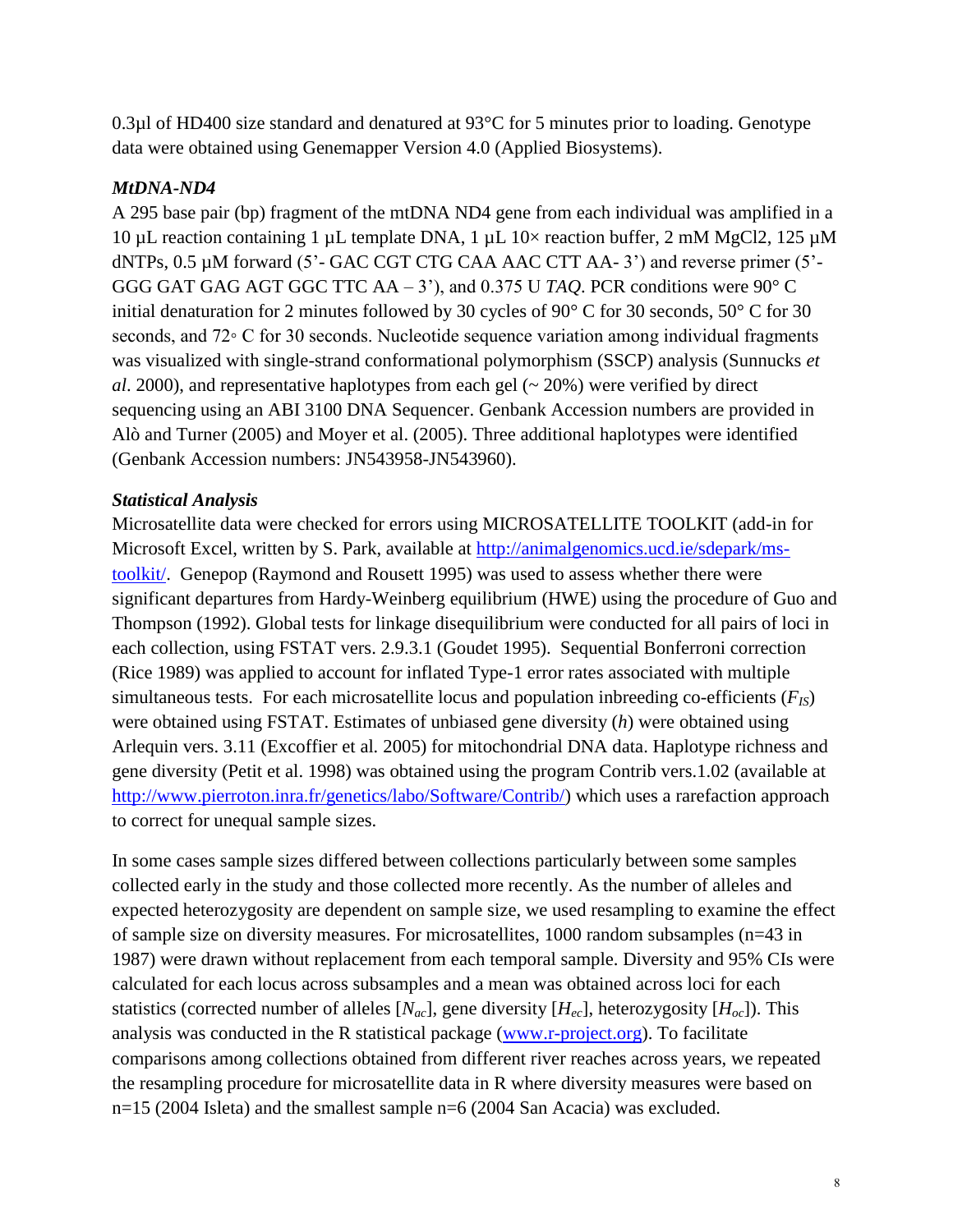### *F-statistics*

Weir and Cockerham's (1984) *F*-statistics (microsatellites) and Φ-statistics (mtDNA) were calculated in Arlequin vers. 3.11 (Excoffier et al. 2005). Hierarchical analysis of molecular variance (AMOVA) was conducted to test whether a significant proportion of genetic variance was partitioned into components attributable to differences among wild, captive-spawned, and captive-reared stocks [i.e. wild-caught eggs were the source] ( $F_{CT}$ ,  $\Phi_{CT}$ ), among samples within these three groups ( $F_{SC}$ ,  $\Phi_{SC}$ ) and among all samples ( $F_{ST}$ ,  $\Phi_{ST}$ ). P-values for all statistics were generated using bootstrapping (1000 permutations), as implemented in Arlequin.

### *Estimation of Genetic Effective Size*

Variance genetic effective size  $(N_{eV})$  and 95% confidence intervals (CIs) were estimated from temporal changes in microsatellite allele frequencies across annual samples, using the temporal method (Nei and Tajima 1981; Waples 1989) implemented in NeEstimator (Peel et al*.* 2004) and a pseudo-maximum likelihood procedure implemented in MLNE version 2.3 (Wang 2001). Highly polymorphic loci with many rare alleles, as is typical of microsatellites, can be subject to biased estimates of variance effective size, *NeV*, (Hedrick 1999; Turner et al. 2001). To account for this potential bias, the unbiased estimator, *FS*, (Jorde and Ryman 2007), as implemented in TempoFs [\(www.zoologi.su.se/](http://www.zoologi.su.se/_ryman)\_ryman), was used to estimate  $N_{eV}$ . Rio Grande silvery minnows were sampled under Plan I (prior to reproduction, with replacement) for all methods; therefore, calculations of  $N_{eV}$  via TempoFs required an estimate of census size  $(N_c)$ . No reliable, long-term data (i.e., spanning the entire sampling period) were available for *Nc*, so each pairwise comparison in TempoFs was run under the following two  $N_c$  scenarios: a "crashed" ( $N_c$ =10,000) and a "large" (1,000,000 individuals) population. The former value is lower than any census size estimate to date and the latter is within the order of magnitude for which larger  $N_c$  have been recorded (Dudley et al. 2011). In all comparisons, differences in mean  $N_{eV}$  were negligible between the  $N_c$ =10,000 and  $N_c$ =1,000,000 scenarios, but lower and upper confidence intervals were slightly larger for the latter. Only the most conservative  $N_{eV}$  estimates (i.e., based on  $N_c$ =1,000,000) are reported herein. Jackknife estimation over all loci was used to calculate  $N_{eV}$ and associated 95% confidence intervals.

For all methods we assumed that migration from outside the study area did not affect estimates of *Ne*. We equated the number of years separating a pair of samples with the number of generations elapsed between samples because Rio Grande silvery minnow have essentially nonoverlapping generations (based on unpublished population monitoring data of R. K. Dudley and S. P. Platania). However, to account for small but known deviation from the discrete generation model (G=1.27), we corrected consecutive estimates of  $N_e$  and  $N_{ef}$  for overlapping generations (Turner et al. 2006; Osborne et al. 2010), using the analytical method of Jorde and Ryman (1995, 1996). In addition to consecutive pairwise estimates, we also present comparisons between the 1987 and 1999 samples to provide historical context for the contemporary estimates. As these samples (1987-1999) were collected more than 3-5 generations apart, the drift signal should be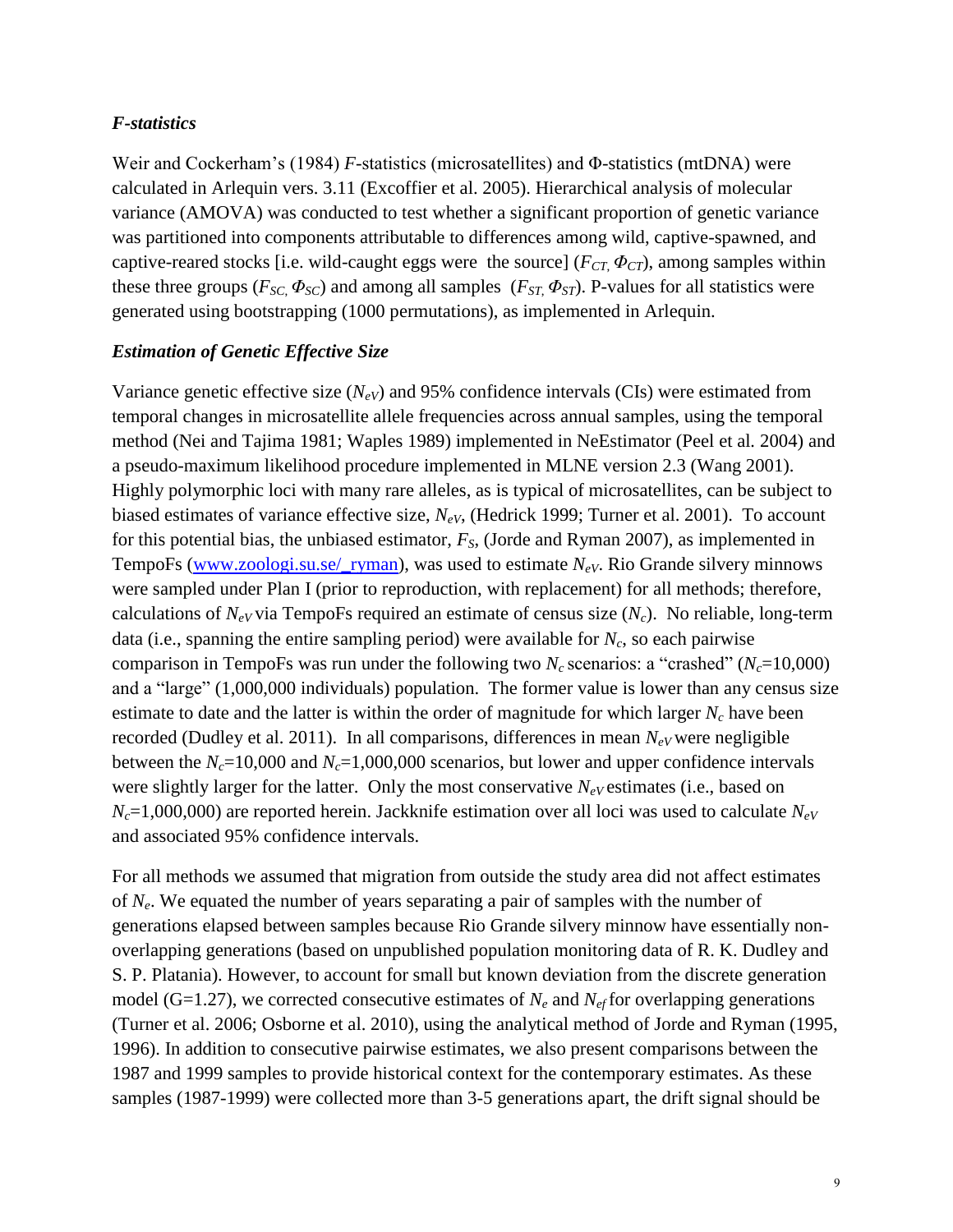sufficiently large relative to sampling biases associated with age-structure such that correction for overlapping generations is unnecessary (Waples and Yokota 2007).

In addition to the estimates of *NeV*, we used the linkage disequilibrium method (Hill 1981) to estimate *N<sub>eD</sub>* from microsatellite DNA data for each annual sample (including wild, captivespawned and wild-caught eggs), using the program LDNE (Waples and Do 2008) and methods described in Osborne et al. (2010). Single sample *N<sup>e</sup>* methods (such as those provided by LDNE) yield an estimate of the effective number of parents that produced the progeny from which the sample is drawn, and most closely approximates the inbreeding effective size,  $N_{el}$  (Laurie-Ahlberg and Weir 1979; Waples 2005).

For mtDNA data, variance effective size for the female portion of the population  $(N_{ef})$  was estimated with temporal (Turner et al. 2001) and pseudo-maximum-likelihood (MLNE). methods. TempoFs was not used for mtDNA data as this method assumes diploidy (Jorde and Ryman 2007).

## **Results for 2012**

### *Microsatellites- Genetic Diversity*

In 2012, 517 Rio Grande silvery minnow were collected from the Angostura, Isleta and San Acacia reaches of the middle Rio Grande. A total of 7074 fish have been genotyped for nine microsatellite loci over the 14-year study (this includes samples released at Big Bend). Microsatellite locus *Ca6* was the least variable with 10 alleles detected across all populations whereas *Ppro118* was the most variable with 63 alleles. After sequential Bonferroni correction for multiple comparisons there were 233 departures from Hardy-Weinberg equilibrium (HWE) among 756 comparisons. Four loci (*Lco3*, *Lco6*, *Ca6*, *Ppro126*) conformed to HWE in all or nearly all comparisons. Micro-Checker suggested that null alleles probably caused departures from HWE. Across 2341 comparisons there were 40 instances of linkage disequilibrium among loci with one exception (2010) these involved captive lots. In 2012, measures of diversity calculated from microsatellite data were practically identical to those recorded in 2011 (Table 3, Figure 1). Average number of alleles (from resampling to account for differences in sample size between collections) plateaued in the Angostura reach from 2007 to 2012 (with the exception of 2011). This pattern was not seen in the collections from the Isleta or San Acacia reaches. In the Isleta reach, the average number of alleles continued an upward trend whilst in the San Acacia reach number of alleles increased after declines seen between 2007 and 2011 (Figure 2).

*Mt-DNA- Genetic Diversity* Across the 15-year time series, 17 mtDNA haplotypes were identified among 7074 individuals assayed (Table 4). Differentiation among haplotypes was low, with one to six substitutions among them. Haplotype A was the most common in all samples except Cs-An-02 (captive spawned) which was monomorphic for haplotype D. Three haplotypes (C, D, F) were present at moderate frequencies (>5%) and 11 haplotypes were considered rare (present at frequencies < 5%). Across the entire time series, haplotype diversity was highest in the 1987 sample (*h*=0.743) and lowest in 2000 (*h*=0.364) (Table 4). In 2012, haplotype diversity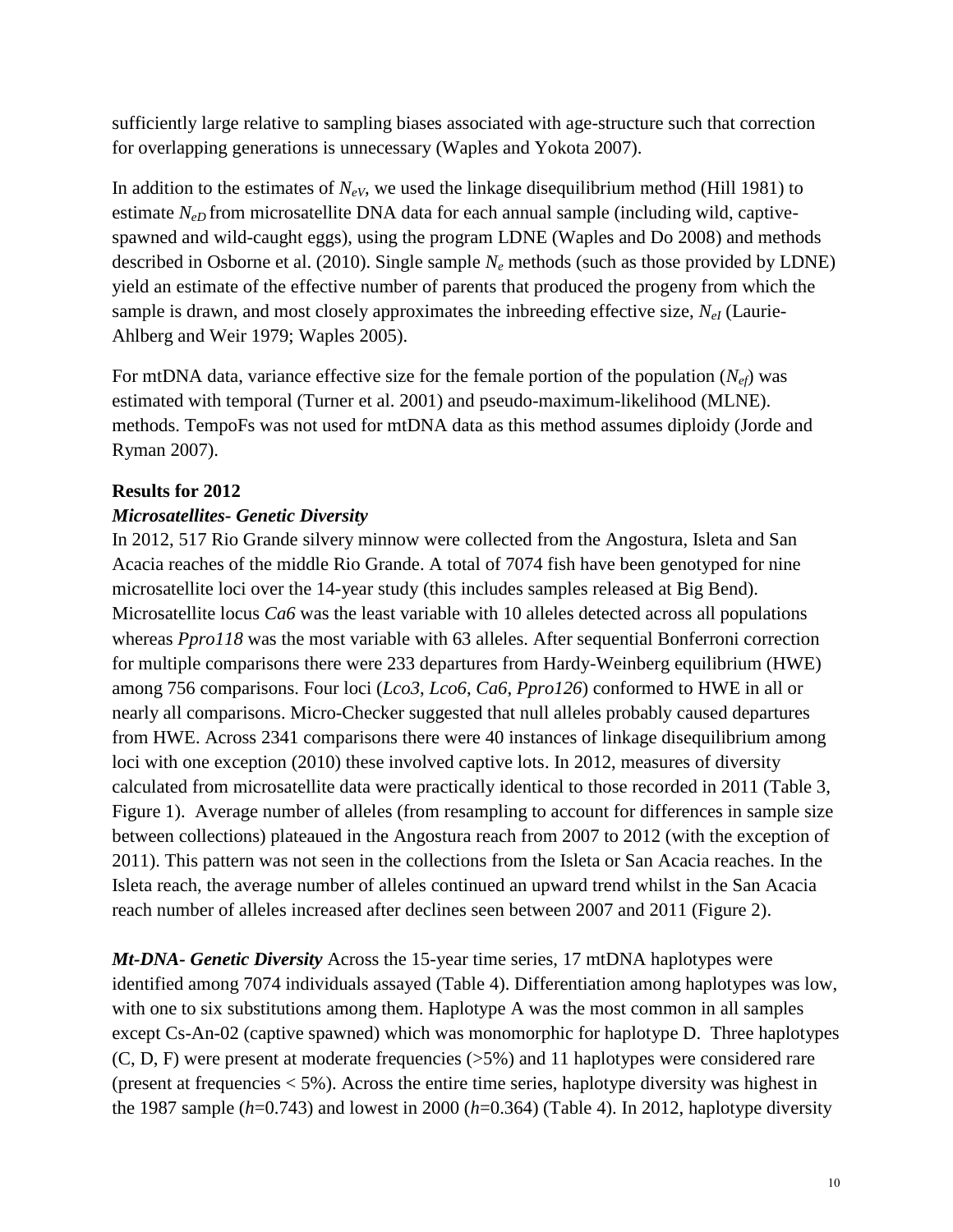was 0.658 and 11 haplotypes were detected. In 2012, haplotype diversity (*h*=0.693) and number of haplotypes (11) were highest for the fishes collected from the San Acacia reach. Haplotype diversity was lowest in the Angostura reach (0.594) (Figure 3).

*Microsatellites- Population Structure* Hierarchical analysis of molecular variance was conducted by grouping temporal samples by river reach. Values were not significantly different from zero, indicating that river reach did not explain a significant portion of genetic variance  $(F_{CT} = 0.00001, P = 0.7155)$ ; a result consistent with previous years.

## *Mt-DNA- Population Structure*

*Φ*-statistics were calculated between wild samples collected in 1987 and from 1999-2010 partitioned by river reach. Results indicated that genetic differences among river reaches (Angostura, Isleta and San Acacia) ( $\Phi_{CT}$  = -0.0008, P = 0.940) were not significantly different from zero.

## *Genetic Effective Size*

For 2011-2012 estimates of variance effective size calculated using three methods (across nine loci) were 462 (moments, 95% CIs 286,855), infinity (TempoFs, 95% CIs 9829, infinity) and 803 (MLNE, 95% CIs 527, 1523) (Figure 4). All estimates increased over the previous temporal comparison (2010-2011). Estimates of female effective size were infinity (95% CIs 161-infinity) (moments-based) and *N<sub>ef</sub>*=43,745 (MLNE, 95% CIs 210 to infinity) (Figure 5). There has been a trend of increasing variance effective size in both the Isleta and San Acacia reaches since lows recorded in 2006-2007. The trend of effective size in the Angostura reach has been stable at value of around 200 for all comparisons beginning with 2008-2009. Effective size was also estimated using the linkage disequilibrium method. For the wild population in 2012, *NeD* was 10,064 (Figure 6) and from 27 to 121 for captive stocks released in the middle Rio Grande (Table 3).

# *Big Bend*

For fish released at Big Bend measures of microsatellite diversity (*Hec*, *Hoc* and *Nac*) were similar to that of the wild New Mexico population. There were ten mtDNA haplotypes represented in the fish released in fall 2011 and gene diversity of individual lots was comparable to the wild population (NM) ranging from 0.628-0.716. Pairwise *Φ*-statistics indicated that genetic differences among the groups of fish released at each of four localities were not significantly different from zero. For captive-bred fish released at Big Bend in fall of 2011,  $N_{eD}$  ranged from 110 to 1529. Estimates of *NeD* were substantially higher (277-2425) for the three lots of fish that were wild-caught eggs reared in captivity (Table 3).

### **Discussion**

*Genetic status of the species in 2012*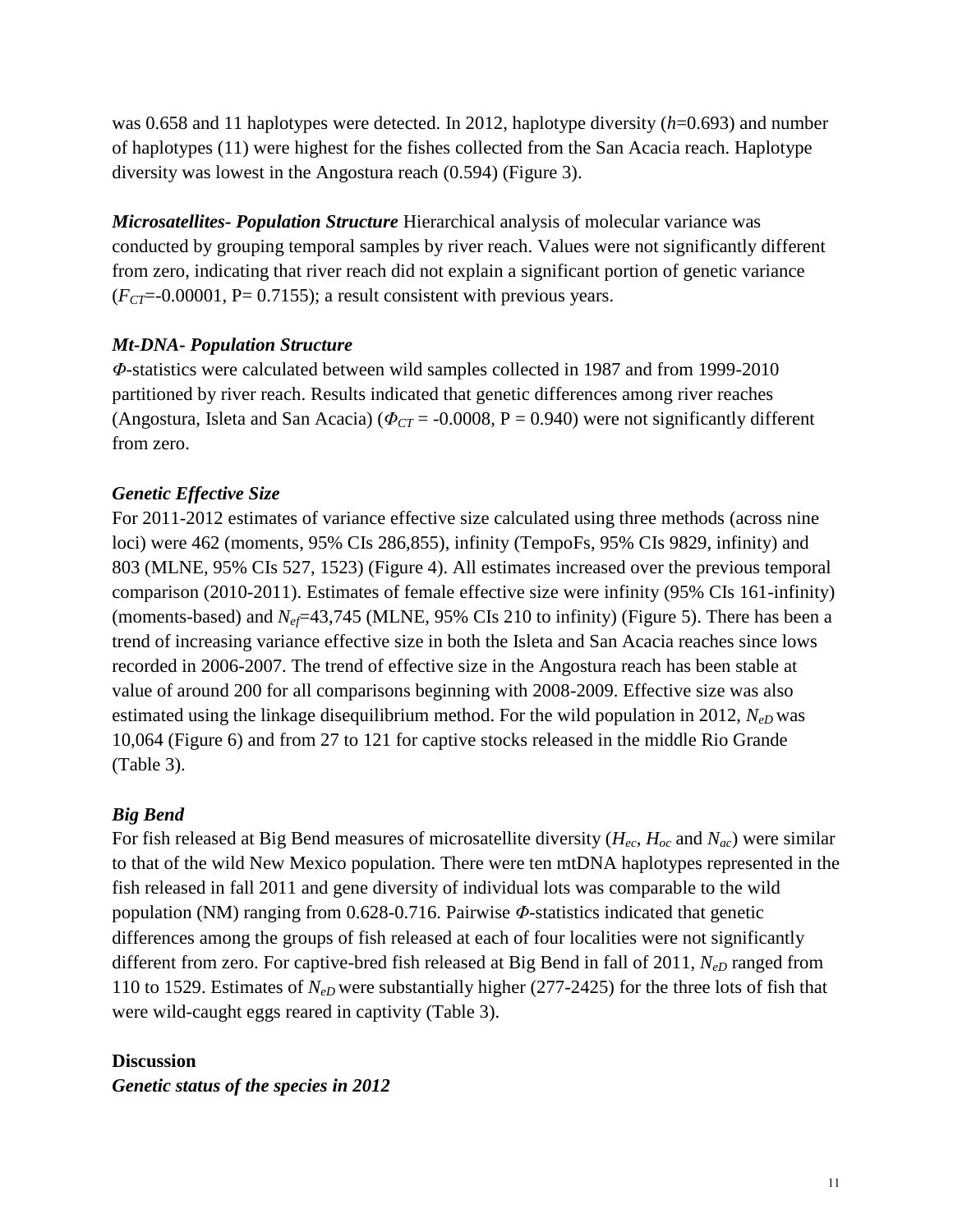Extensive demographic surveys show that the wild population of Rio Grande silvery minnow has experienced multiple, order of magnitude changes in density over the past two decades (U.S. Fish and Wildlife Service 2010). From 2000-2004 densities of Rio Grande silvery minnow were less than one fish per 100  $m^2$  and during this time the threat of extinction in the wild was acute. For both microsatellites and mtDNA there is considerable inter-annual variability in gene diversity metrics and effective size estimates from 1987 and 1999-2004. Following commencement of population supplementation with fish reared in captivity, there has been a general trend was toward stabilization and marginal increases in mtDNA and microsatellite diversity and the number of alleles/haplotypes. Inter-annual variability in all of these measures decreased after 2005 with this trend continuing in 2012. Microsatellite gene diversity and heterozygosity was very similar to values recorded in previous years. Allelic richness has remained stable since 2006 and continued to do so in 2012. Mitochondrial haplotype diversity was the highest recorded since 1987 whilst haplotype richness similar to 2011.

Estimates (from microsatellite data) of variance effective population size for 2011-2012 calculated using the temporal method increased from values calculated for the previous time period (2010-2011). Results were consistent across the three methods used to calculate variance effective size. The trend of increasing effective size is encouraging and suggests that there is less change in allele frequencies from year to year; likely attributable to augmentation program. Despite the increase in genetic effective size it is still a fraction of the estimated census size of the population. Low  $N_{eV}$  results from an important interaction of life history (e.g., pelagic eggs and larvae) and habitat fragmentation by dams that results in high variance in reproductive success among spawning pairs in the Rio Grande (Alò & Turner 2005, Osborne *et al*. 2005, Turner *et al*. 2006). It is important to note that the negative interaction of life history and fragmentation occurs even when recruitment is strong because downstream displacement of eggs and larvae is arguably expected to be greater when spring flows are higher (Dudley 2004). Estimates of effective size (moments) made from mitochondrial DNA haplotype frequency data also increased for the 2011-2012 time period and were indistinguishable from infinity.

We also used the linkage disequilibrium method to estimate effective size. This method is a single sample estimator and uses different aspects of the data to estimate the effective size. From a management perspective, there are a number of theoretical and practical distinctions between  $N_{eI}$  (to which  $N_{eD}$  estimates are most closely associated) and  $N_{eV}$ . These two measures of effective size should be similar in stable populations but show predictable differences in declining (or growing) populations. For example, in declining populations  $N_{el}$  should be larger than  $N_{eV}$  because the latter depends on the amount of genetic drift between sampled generations but the former is a measure of inbreeding in the generation prior to sampling, (Allendorf and Luikart 2007); therefore,  $N_{el}$  is only reduced once mating between close relatives becomes more common (i.e., homozygosity increases in the population). Values of *NeD* were uniformly higher than estimates of *NeV*.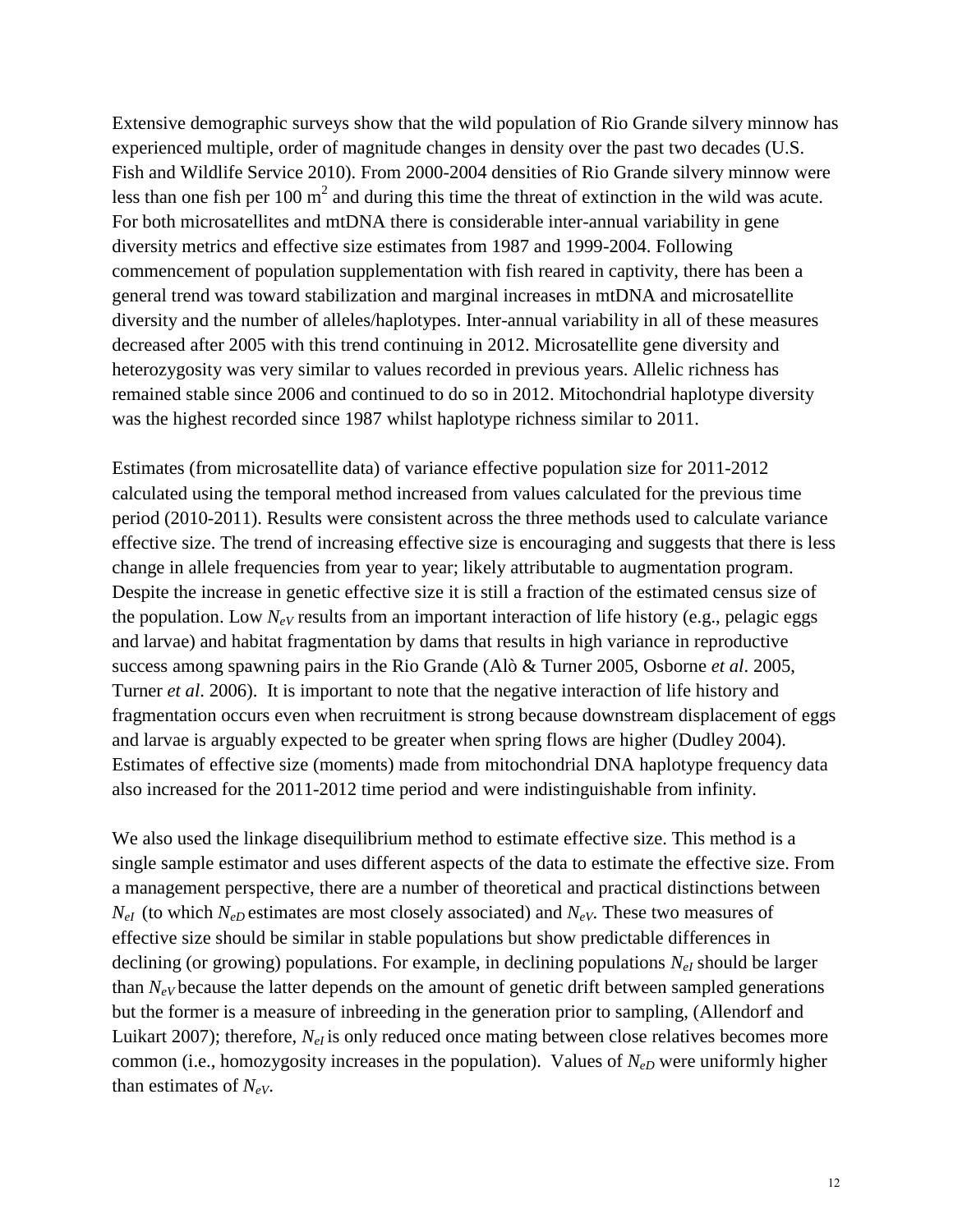### **Reach Specific Findings**

In 2008, US FWS ceased supporting the population of Rio Grande silvery minnow in the Angostura reach with captive fish to test the efficacy of stocking (J. Remshardt pers. comm.). This trial was to run for a period of 5 years unless catch rates fell below a predetermined level (which occurred in 2012). Population augmentation continued in the Isleta and San Acacia reaches during this period. Due to downstream displacement of eggs and larvae and the preclusion of upstream movement of fishes (due to the presence of diversion dams) that could offset the downstream loss, we predicted that genetic diversity would gradually decrease in the Angostura reach in the absence of stocking. We also might predict a gradual increase in inbreeding in this reach if numbers of fish declined to a sufficiently small number. When stocking in the Angostura reach commenced in 2002 we saw an increase in diversity which is not surprising as there were very few fish remaining here in the late 1990s-early 2000's. Since 2008, the average number of alleles has remained stable and observed heterozygosity has increased. However, for mtDNA there has been an overall decrease in haplotype richness. In contrast since 2008, average number of alleles/haplotypes and haplotype diversity have increased in the Isleta reach. Patterns in the San Acacia reach are less discernible as there is considerable inter-annual variability in all measures of diversity likely due to changes in population size associated with the extent of river drying in this reach.

In 2012, we also estimated variance effective size on a reach by reach basis (not all temporal comparisons were possible because of small sample sizes obtained from some reaches in some years). Since 2005, we have seen a distinct positive trend in  $N_{eV}$  in both the Isleta and San Acacia reaches, whilst for the Angostura reach there was an increase for consecutive pairwise comparisons from 2006-2007 to 2008-2009, *NeV* has plateaued each year since. We attribute these findings to variance in reproductive success in the Angostura reach. Whilst this occurs amongst individuals spawning in the Isleta and San Acacia reaches, supplementation of these populations with fish bred and/or reared in captivity (which reduces variance in reproductive success amongst individuals) helps to reduces changes in allele frequencies from year to year (Osborne et al. 2012). Interestingly, there is one temporal comparison (2005-2006) where  $N_{eV}$  is very similar between reaches and this corresponds to the year (2005) in which the highest catch per unit effort and high spring runoff were recorded.

### **Genetic diversity of captive stocks released to the middle Rio Grande, New Mexico**

In fall 2011, three stocks released in the middle Rio Grande New Mexico was derived primarily from wild-caught eggs and wild-caught young of year. The remaining fish released were derived from captive spawning. The stocks reared from wild-caught eggs had higher average number of alleles/haplotypes and higher genetic effective size (estimated using the linkage disequilibrium method) than the captive spawned stocks. These results are consistent with findings in previous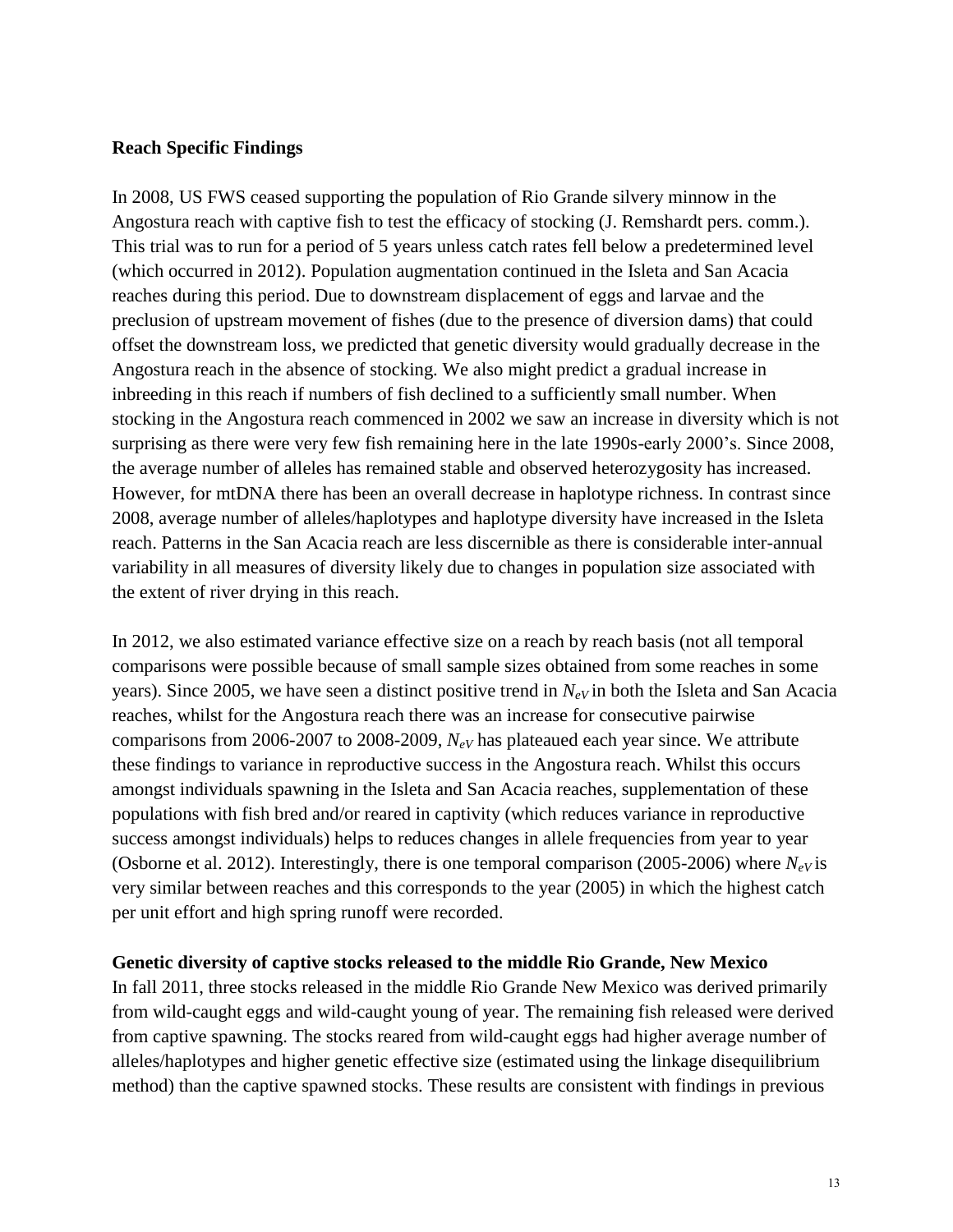years, and highlight the importance of using wild-caught eggs for stocking and refreshment of the captive broodstock. Collection of wild produced eggs helps to preserve rare alleles that may otherwise be lost when captive stocks are derived from relatively few breeders. Eggs collected from natural spawning events should encompass the genetic variation of more breeders than can be accomplished by captive spawning.

#### **Genetic diversity of captive stocks released to Big Bend National Park, Texas**

In 2012 we characterized genetic variation in four lots of captive spawned fish that were released at four localities in the Big Bend National Park in the fall of 2011. These fish were bred at Dexter National Fish Hatchery and Technology Center. Diversity measures for these stocks were comparable to the wild population. This baseline data will allow us to track the genetic fate of the reintroduced population. Having a genetically diverse population initially, will help to reduce the chances of a genetic bottleneck and hence to maximize the long-term viability of this population. We also estimated the effective number of breeders for these captive lots released to Big Bend and in all cases values of  $N_{eD}$  were moderate to high (110-1529).

#### **Conclusions**

Fifteen years of genetic monitoring of the wild middle Rio Grande population and of released captive reared/bred silvery minnow provides a rare opportunity to track the genetic effects of population fluctuations associated with inter-annual variability in flows and of various management activities. The results of this study indicate that the trajectory of genetic change in the wild Rio Grande silvery minnow population is determined largely by supplementation with captive reared stocks and not by changes in population size (Osborne et al. 2012). Levels of genetic diversity including heterozygosity and average number of alleles have been maintained over the duration of the study. Variance effective size remained lower than inbreeding effective size and substantially lower than population density, suggesting that the interaction of early life history and river fragmentation is still exerting downward pressure on this metric, despite supplementation. In the absence of supplementation, we predict convergence of inbreeding and variance effective sizes and substantive losses of genetic diversity each generation thereafter. Analysis of reach specific data can provide a glimpse into the likely genetic effects of not supplementing the wild population without first addressing the underlying causes of population decline. In only four years of not stocking in the Angostura reach we saw some measures of diversity (including those most sensitive to population decline) plateau including genetic effective size. The same clear trend was not apparent in the Isleta or San Acacia reaches. This is further evidence that diversity in the population is being largely maintained by release of captive reared fish. These results also highlight the importance of continued monitoring the captive stocks and of the wild population as any detrimental effects (such as losses of diversity) in the captive stocks will ultimately by transferred to the wild population. This is especially likely in the event of a catastrophic decline of the wild population, followed by heavy stocking with captive bred fish which may be less well suited to the demands life in the wild.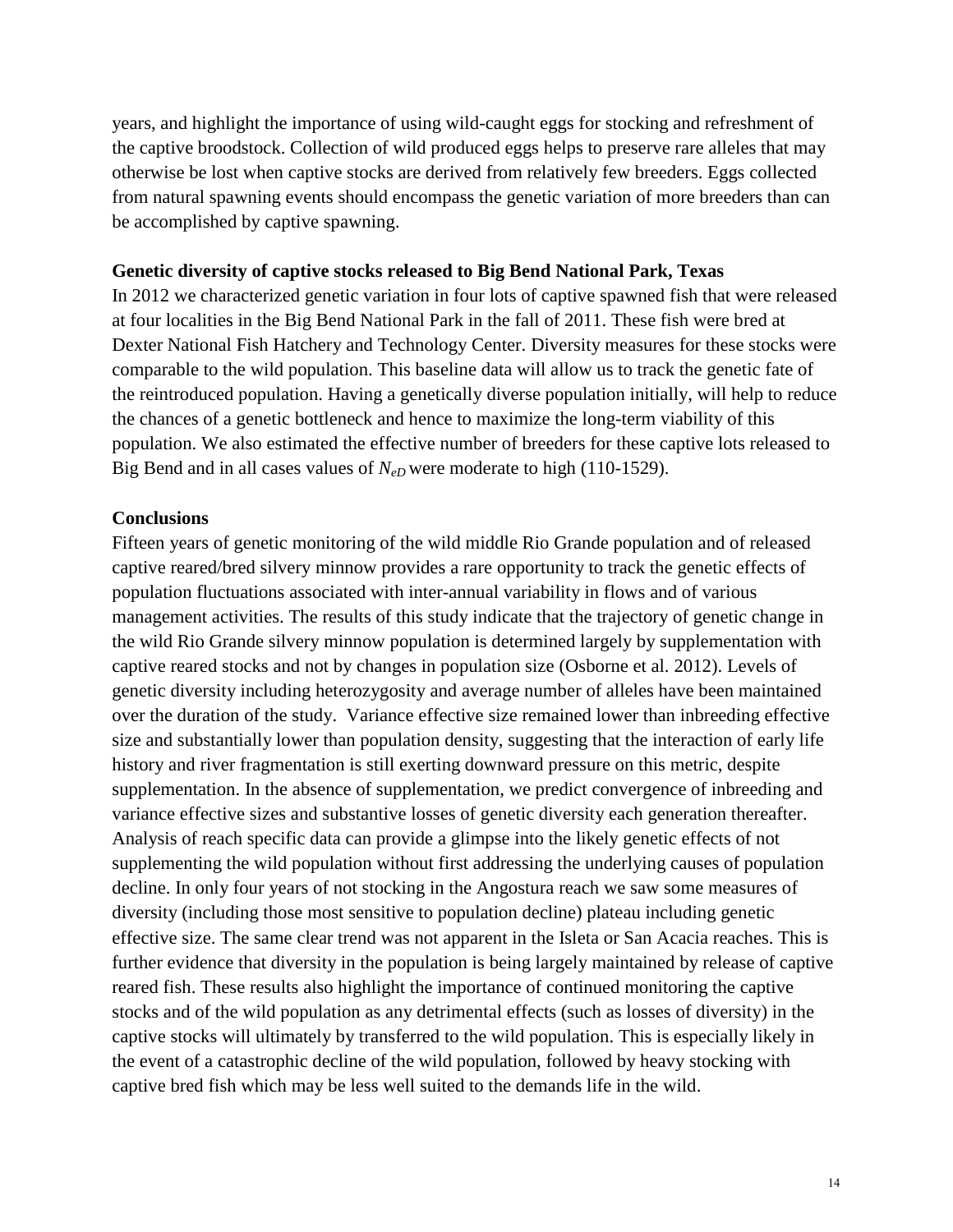#### **Literature Cited**

- Allendorf, F. W. and G. Luikart. 2007. Conservation and genetics of populations. Blackwell Publishing, MA, USA.
- Alò, D., and T.F. Turner. 2005. Effects of habitat fragmentation on effective population size in the endangered Rio Grande silvery minnow. Conservation Biology 19:1138 – 1148.
- Bessert, M. L. and G. Ortí. 2003. Microsatellite loci for paternity analysis in the fathead minnow, *Pimephales promelas* (Teleostei: Cyprinidae), Molecular Ecology Notes 3:532 - 534.
- Bestgen, K. R. and S. P. Platania. 1991. Status and conservation of the Rio Grande silvery minnow, *Hybognathus amarus*. Southwestern Naturalist 36:225–232.
- Cook, J.A.*,* Bestgen, K. R.*,* Propst, D. L*.* and T. L. Yates. 1992. Allozymic divergence and systematics of the Rio Grande silvery minnow, *Hybognathus amarus* (Teleostei: Cyprinidae)*.* Copeia 1998:6*–*44*.*
- Dimsoski, P., Toth, G., and M. Bagley. 2000. Microsatellite characterization in central stoneroller *Campostoma anomalum* (Pisces: Cyprinidae). Molecular Ecology 9:2187- 2189.
- Dudley, R. K. 2004. Ichthyofaunal drift in fragmented rivers: empirically-based models and conservation implications. Ph.D. Thesis, University of New Mexico, 101 p.
- Dudley, R.K., White, G.C., Platania, S.P., and D.A. Helfrich. 2011. Rio Grande silvery minnow population estimation program results from October (2006-2008). Final Report submitted to the U.S, Bureau of Reclamation Albuquerque Office. 152 pp.
- Excoffier, L. G. Laval, and S. Schneider. 2005. Arlequin ver. 3.0: An integrated software package for population genetics data analysis. Evolutionary Bioinformatics Online 1:47- 50.
- Goudet, J. 1995. FSTAT (Version 1.2): A computer program to calculate F-statistics. Journal of Heredity 86:485 - 486.
- Guo, S.W. and E.A. Thompson. 1992. Performing the exact test of Hardy–Weinberg proportion for multiple alleles. Biometrics 48:361–372
- Hedrick, P. W. 1999 Perspective: Highly variable genetic loci and their interpretation in evolution and conservation. Evolution 53:313-318.
- Hill, W. 1981. Estimation of effective population size from data on linkage disequilibrium. Genetical Research 38:209-216.
- Jorde, P.E., and N. Ryman. 2007. Unbiased estimator for genetic drift and effective population size. Genetics177:927 - 935.
- Laurie-Ahlberg, C. C. and B.S. Weir. 1979. Allozyme variation and linkage disequilibrium in some laboratory populations of *Drosophila melanogaster*. Genetics 92:1295–1314.
- Leberg, P. L. 2002*.* Estimating allelic richness: effects of sample size and bottlenecks*.* Molecular Ecology 11:2445*–*2449*.*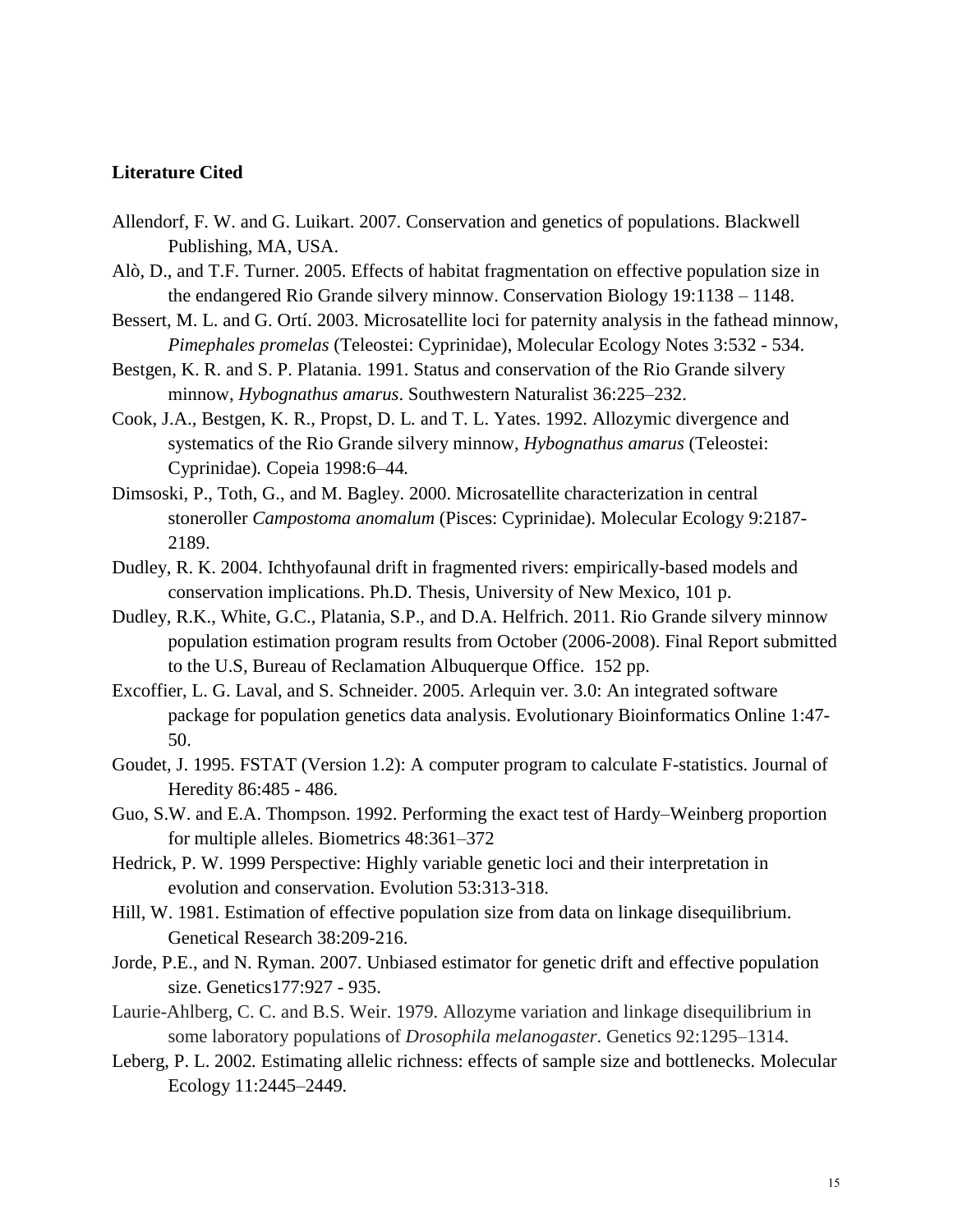- Moyer, G. R, Osborne, M. J. and T.F. Turner. 2005. Genetic and ecological dynamics of species replacement in an arid-land river*.* Molecular Ecology14:1263*–*1273*.*
- Nei, M., and F. Tajima.1981. Genetic drift and estimation of effective population size. Genetics 98:625–640.
- Osborne, M.J., Benavides, M.A., Turner, T.F. 2005.Genetic heterogeneity among pelagic egg samples and variance in reproductive success in an endangered freshwater fish, *Hybognathus amarus.* Environmental Biology of Fishes 73:463*–*472*.*
- Osborne*,* M.J., Davenport*,* S.R., Hoagstrom*,* C.R. and T.F. Turner. 2010. Genetic effective size, *N*e, tracks density in a small freshwater cyprinid, Pecos bluntnose shiner (*Notropis simus pecosensis*).Molecular Ecology 19(14): 2832-2844.
- Ovenden, J. R., Peel, D., Street, R., Courtney, A. J., Hoyle, S. D., Peel, S. L. and H. Podlich. 2007. The genetic effective and adult census size of an Australian population of tiger prawns (*Penaeus esculentus*). Molecular Ecology 16:127–138.
- Raymond, M. and F. Rousset. 1995. GENEPOP (version 1.2): population genetics software for exact tests and ecumenicism. Journal of Heredity 86:248-249.
- R Development Core Team. 2006. R: A Language and Environment for Statistical Computing. R Foundation for Statistical Computing, Vienna, Austria, [http://www.R-project.org](http://www.r-project.org/)
- Rice, W.R. 1989*.* Analyzing tables of statistical tests. Evolution 43:223*-*225*.*
- Turner, T.F., L. R. Richardson, and J. R. Gold, 1999. Temporal genetic variation of mitochondrial DNA and the female effective population size of red drum (*Sciaenops ocellatus*) in the northern Gulf of Mexico. Mol. Ecol. 8:1223-1229.
- Turner, T.F.*,* Salter, L.A.*,* Gold, J.R. 2001*.* Temporal-method estimates of Ne from highly polymorphic loci*.* Conservation Genetics*,* 2: 297*–*308*.*
- Turner, T.F., Osborne, M.J., Moyer, G.R., Benavides, M.A., Alò, D. 2006. Life history and environmental variation interact to determine effective population to census size ratio. Proceedings of the Royal Society London B 273:3065 – 3073.
- Schwartz, M.K., Luikart, G., Waples, R.S. 2007. Genetic monitoring as a promising tool for conservation and management. Trends in Ecology and Evolution 22(1):11-16.
- U.S. Fish and Wildlife Service. 2009. Rio Grande Silvery Minnow Genetics Management and Propagation Plan. Available at: [http://www.middleriogrande.com/LinkClick.aspx?fileticket=nAj3x8zOMgA%3d&tabid=](http://www.middleriogrande.com/LinkClick.aspx?fileticket=nAj3x8zOMgA%3d&tabid=455&mid=1041) [455&mid=1041](http://www.middleriogrande.com/LinkClick.aspx?fileticket=nAj3x8zOMgA%3d&tabid=455&mid=1041)
- U.S. Fish and Wildlife Service. 2010. Rio Grande Silvery Minnow (*Hybognathus amarus*) Recovery Plan First Revision, Albuquerque NM, viii  $+210$  pp.
- Van Oosterhout,C., Hutchinson,W. F., Wills, D. P. M. and P. Shipley. 2004. MICRO-CHECKER: software for identifying and correcting genotyping errors in microsatellite data*.* Molecular Ecology Notes 4*:*535*-*538*.*
- Wang, J. L., 2001. A pseudo-likelihood method for estimating effective population size from temporally spaced samples. Genetical Research 78:243-257.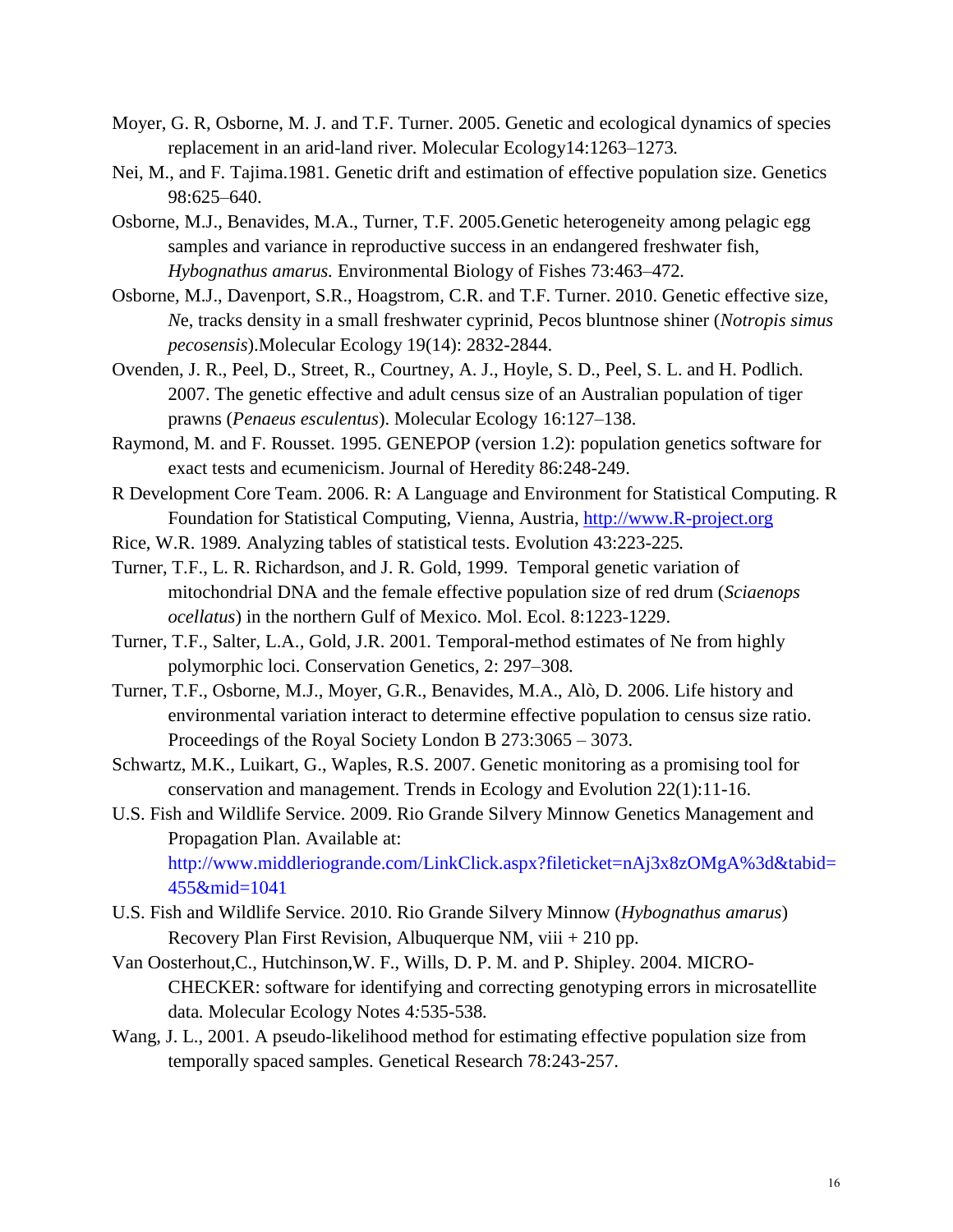- Waples, R. S. 1989. A generalized approach for estimating effective population size from temporal changes in allele frequency. Genetics 121:379-391.
- Waples, R. S. 2005. Genetic estimates of contemporary effective population size: to what time periods do the estimates apply? Molecular Ecology 14:3335-3352.
- Waples, R.S. and M. Yokota. 2007. Temporal estimates of effective population size in species with overlapping generations*.* Genetics 175:219*–*233*.*
- Waples, R. S., and C. Do. 2008. LDNE: A program for estimating effective population size from data on linkage disequilibrium. Molecular Ecology Resources 8:753-756.
- Waples, R. S., and C. Do. 2010. Linkage disequilibrium estimates of contemporary *N<sup>e</sup>* using highly variable genetic markers: A largely untapped resource for applied conservation and evolution. Evolutionary Applications 3:244-262.
- Weir, B. S. and C. C. Cockerham. 1984. Estimating *F*-statistics for the analysis of population structure, Evolution 38:1358–1370.
- Wright, S. 1931. Evolution in Mendelian populations. Genetics 16:97–159.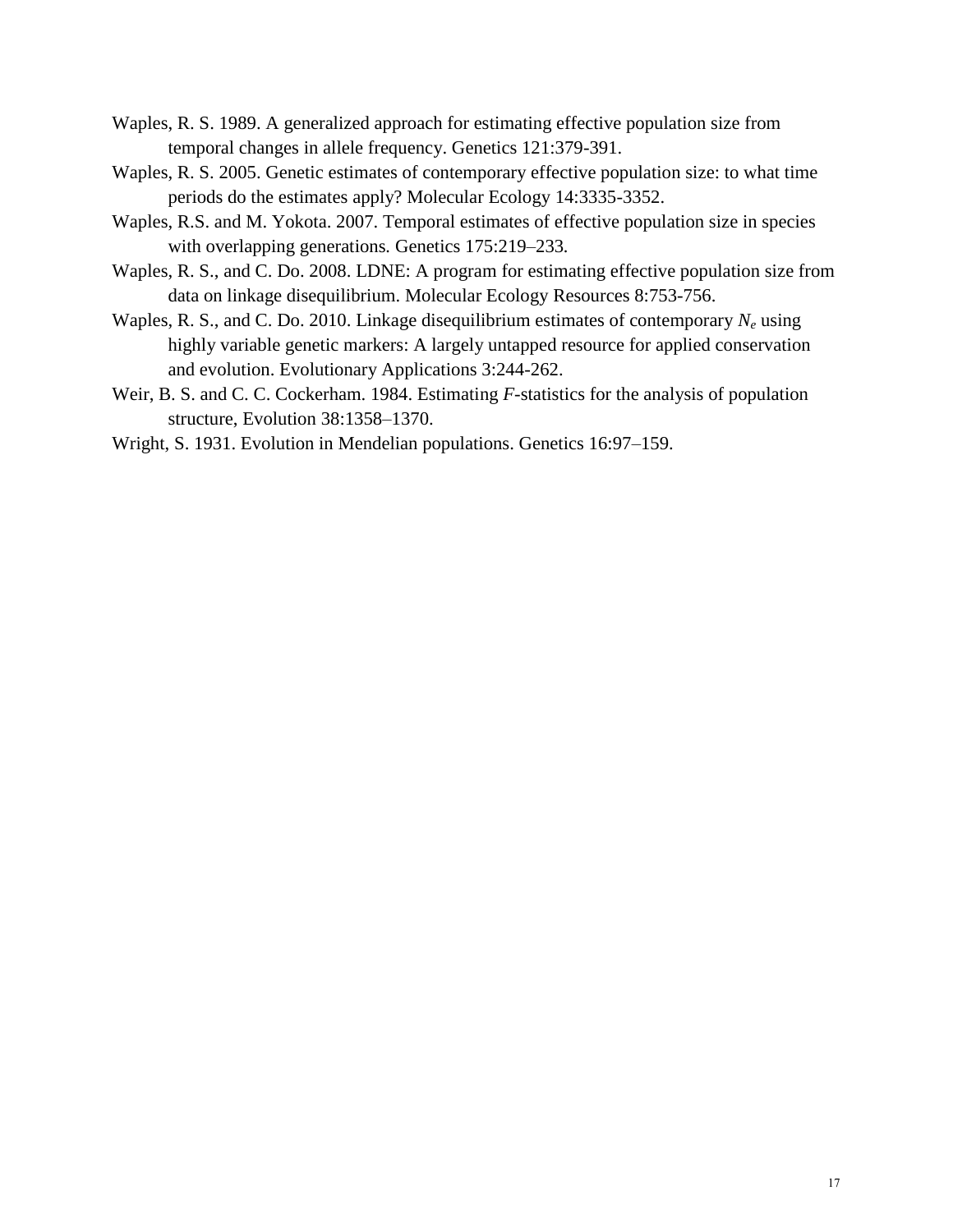

**Figure 1.** (a) Diversity metrics from microsatellite data obatined using resampling (H<sub>ec</sub>, H<sub>oc</sub>, N<sub>ac</sub>) and (b) haplotype diversity ( $h$ ) and haplotype richness ( $H_R$ ) from mtDNA-ND4 by year.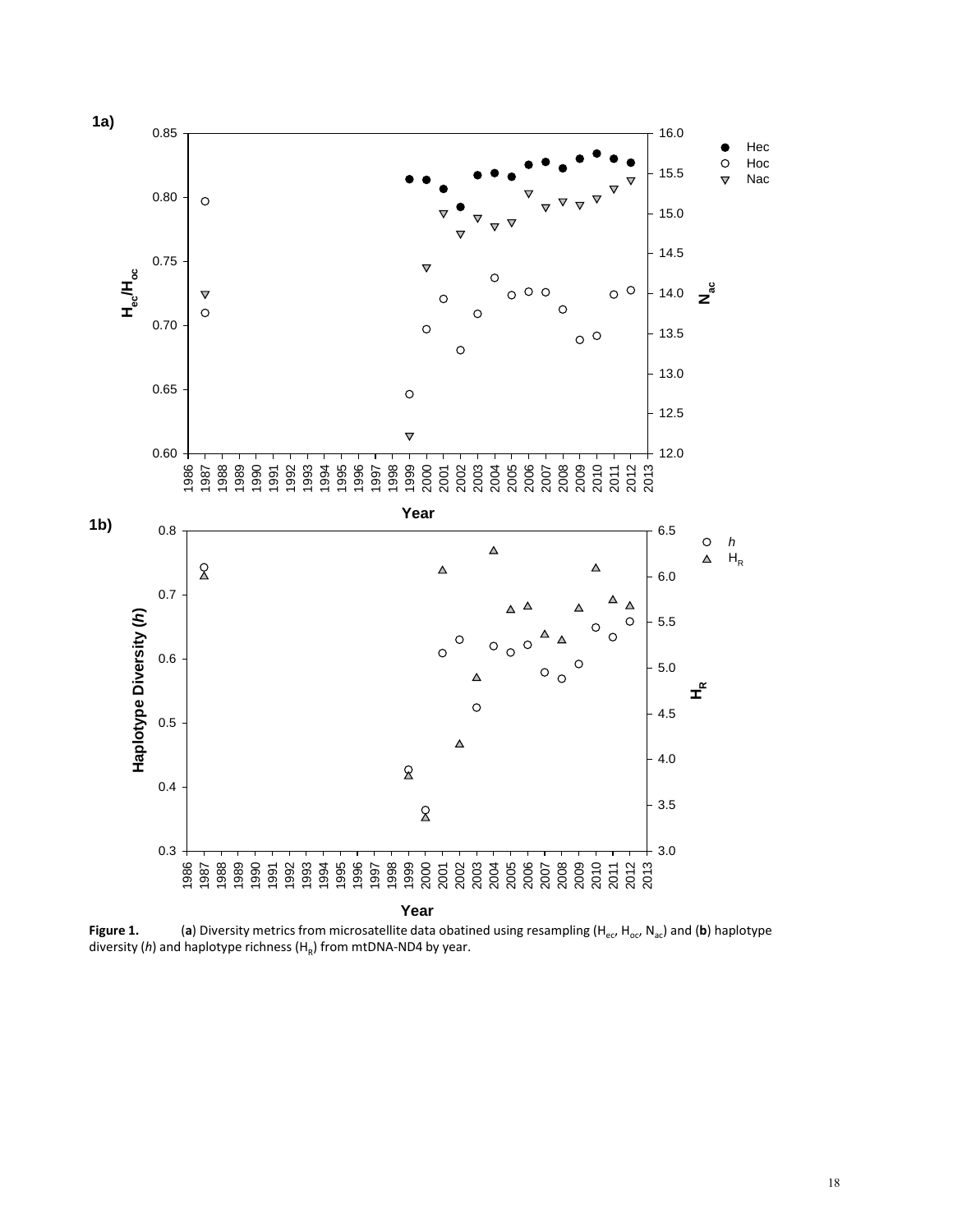

Figure 2. **Diversity metrics from microsatellite data obatined using resampling (H<sub>ec</sub>, H<sub>oc</sub>, N<sub>ac</sub>) by year and river reach** (**a**) Angostura, (**b**) Isleta and (**c**) San Acacia. Dashed line delimites commencement of not stocking the Angostura reach (2008-2012).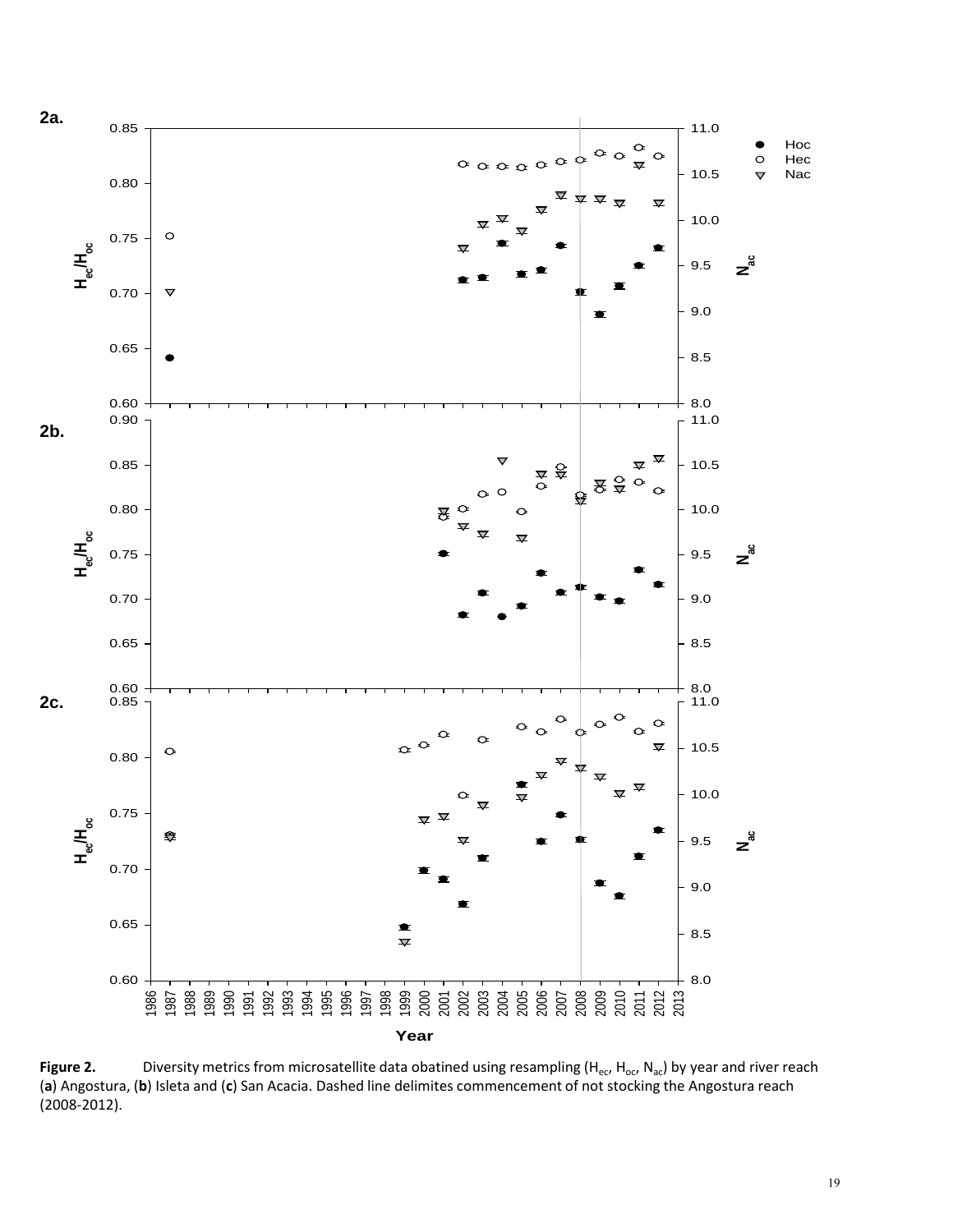

**Figure 3.** (**a**) Haplotype diversity (*h*)and haplotype richness ( $H_R$ ) from mtDNA-ND4 by year and river reach (**a**) Angostura, (**b**) Isleta and (**c**) San Acacia. Grey line delimites temporary cessation of stocking the A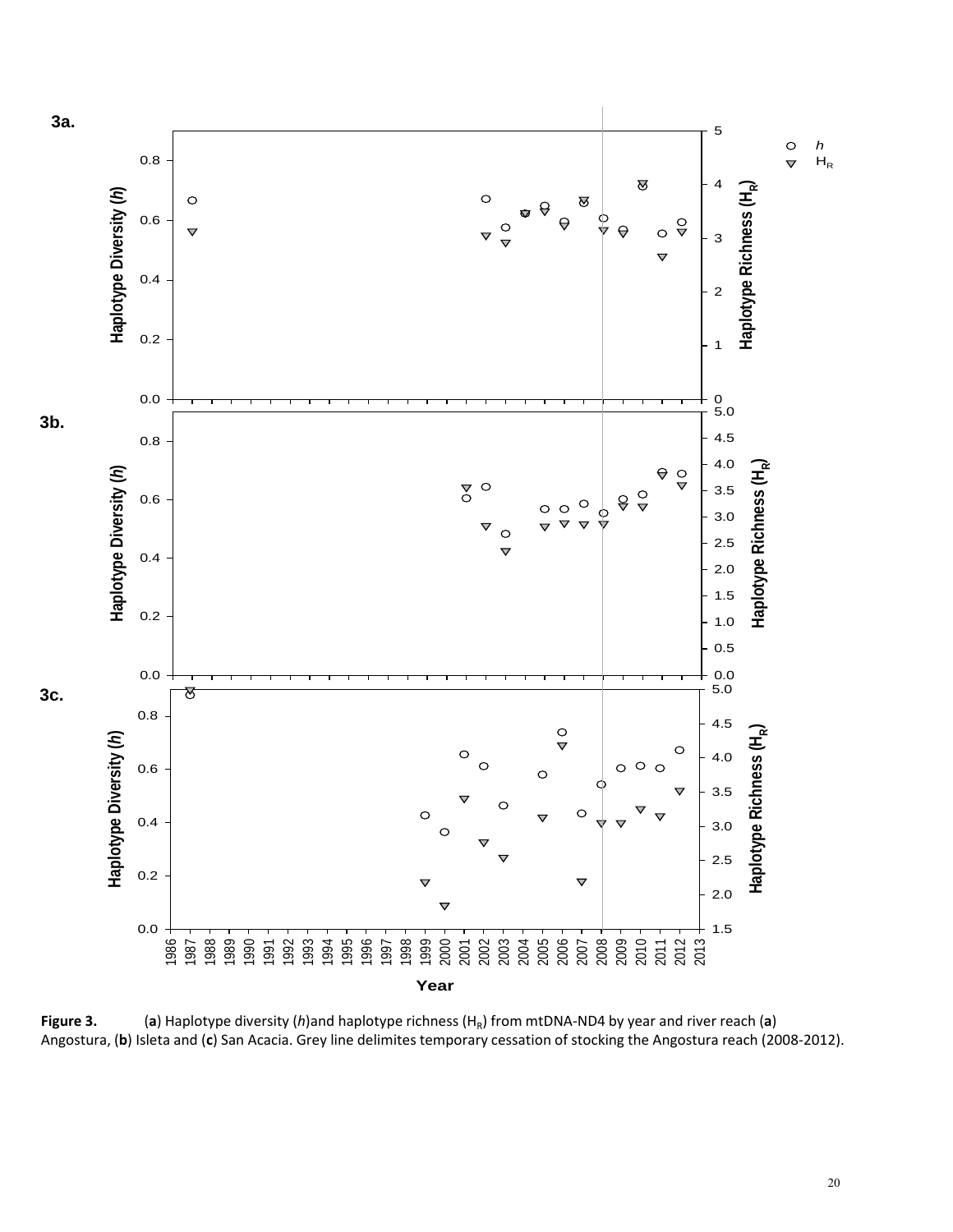

Temporal Comparison

**Figure 4.** Variance effective size calculated from microsatellite data using (**a**) MLNE, (**b**) moments-based and (**c**) TempoFs methods and associated 95% CIs (absence of +95% error bars indicates upper bounds of infinity). Estimates of infinity are incated by an asterisks.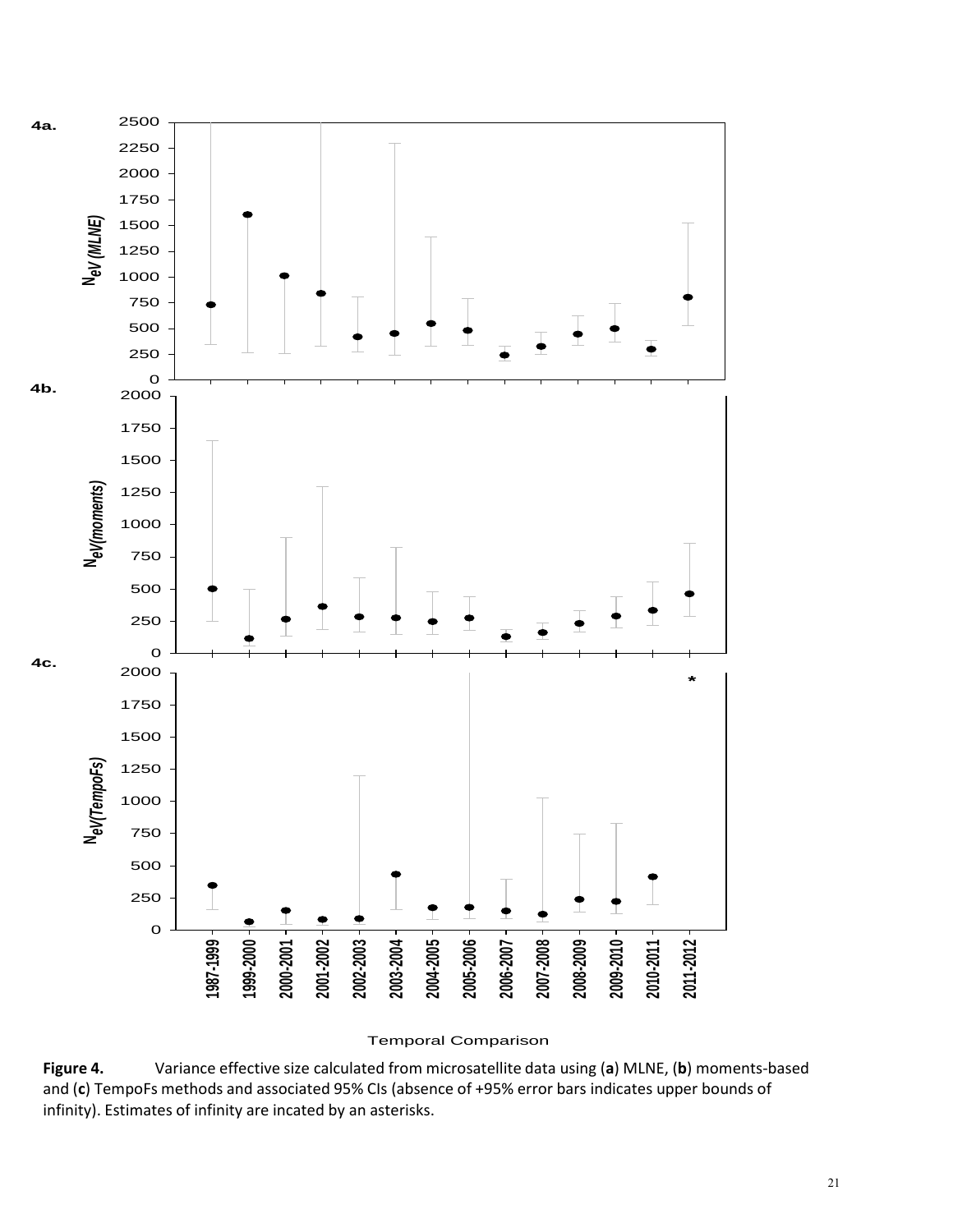

**Figure 5.** Variance effective size calculated from mtDNA-ND4 data using (**a**) moments-based and (**b**) MLNE and associated 95% CIs (absence of +95% error bars indicates upper bounds of infinity). Estimates of infinity are incated by an open circle.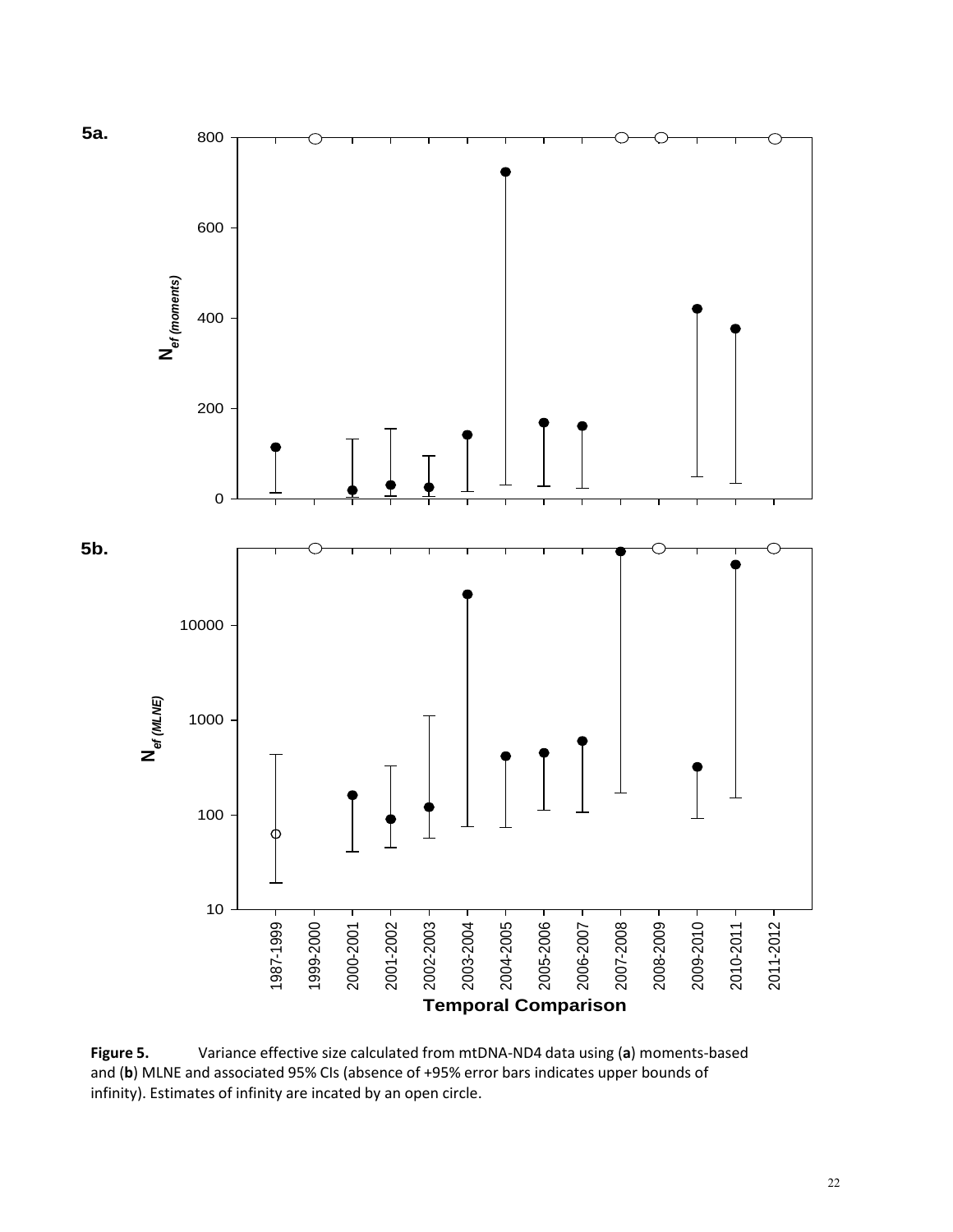



Figure 6. Estimates of genetic effective size (N<sub>eD</sub>) and 95% confidence intervals estimated using the linkage disequilibrium across the temporal time series.



Figure 7. Variance effective size calculated from microsatellite data using the moments-based method by river reach. Error bars are not shown for clarity. Points on the zero line indicate samples for which no samples were available.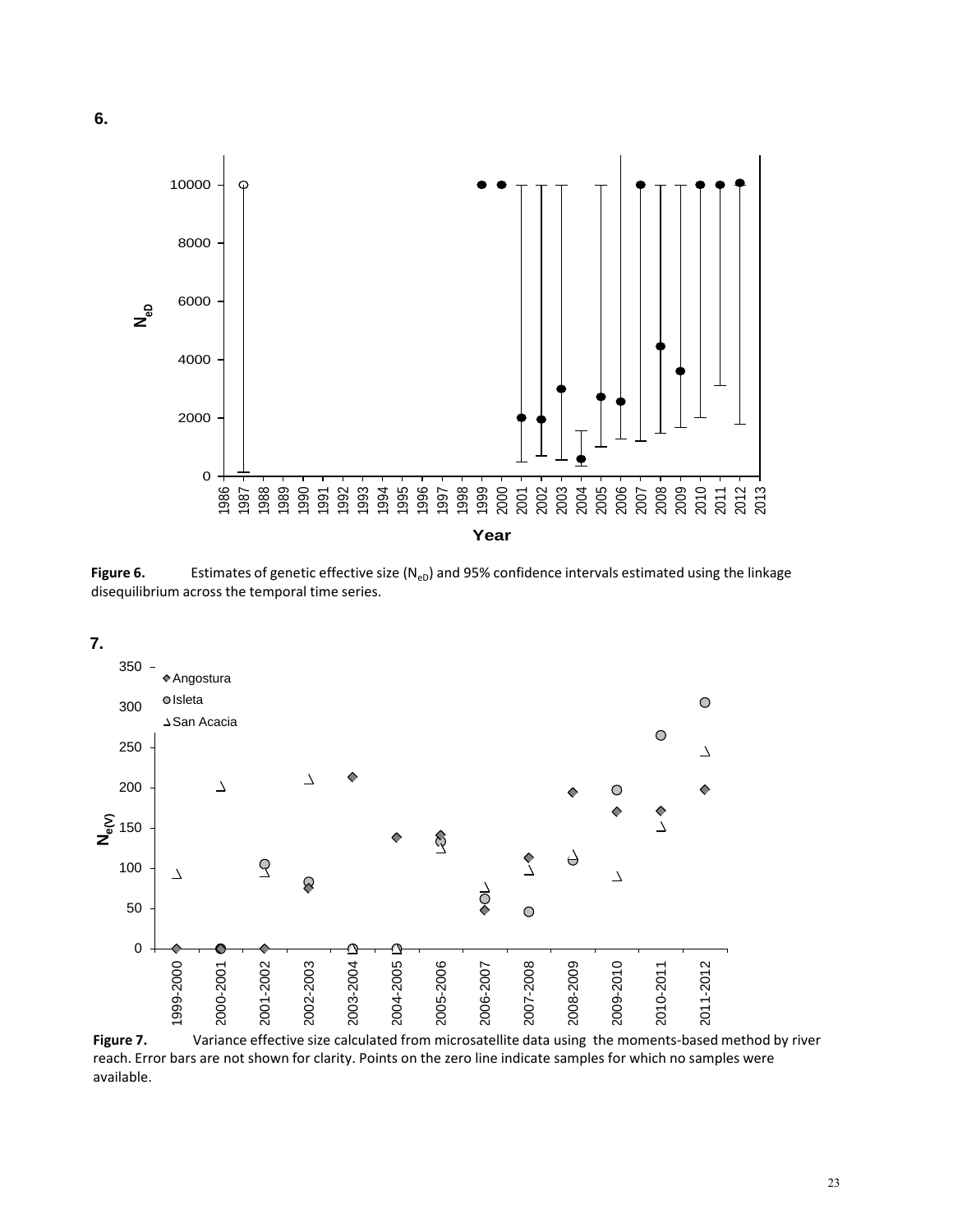Table 3. Diversity statistics for microasatellites obatined using resampling (N=sample size, N<sub>ac</sub>=average number of alleles across loci,  $H_{ec}$ =Nei's gene diversity,  $H_{oc}$ =observed heterozygosity) and average inbreeding co-efficient and diversity statistics from mtDNA data: *h* = haplotype diversity, H<sub>R</sub>=haplotype richness. Linkage disequilibrium estimates of effective size are also given

|                  |     |          |          | <b>Microsatellites</b> |          |          |          |          |             | MtDNA-ND4        |              |                |  |  |  |
|------------------|-----|----------|----------|------------------------|----------|----------|----------|----------|-------------|------------------|--------------|----------------|--|--|--|
| Wild-MRG         | N   | $N_{ac}$ | $H_{ec}$ | $H_{oc}$               | $F_{IS}$ | $N_{eD}$ | $-95%$   | 95%      | $\mathbf N$ | $\mathbf h$      | $H_R$        | N haps         |  |  |  |
| 1987             | 43  | 14.000   | 0.797    | 0.710                  | 0.111    | $\infty$ | 139.3    | $\infty$ | 37          | 0.743            | 6            | 7              |  |  |  |
| 1999             | 46  | 12.229   | 0.814    | 0.647                  | 0.21     | $\infty$ | $\infty$ | $\infty$ | 44          | 0.427            | 3.816        | 5              |  |  |  |
| 2000             | 194 | 14.332   | 0.814    | 0.697                  | 0.145    | $\infty$ | $\infty$ | $\infty$ | 124         | 0.364            | 3.359        | $\sqrt{6}$     |  |  |  |
| 2001             | 128 | 15.008   | 0.807    | 0.721                  | 0.107    | 2007.7   | 495.1    | $\infty$ | 122         | 0.609            | 6.063        | 10             |  |  |  |
| 2002             | 389 | 14.752   | 0.793    | 0.681                  | 0.143    | 1950.6   | 701.7    | $\infty$ | 387         | 0.63             | 4.163        | $\,8\,$        |  |  |  |
| 2003             | 169 | 14.951   | 0.817    | 0.709                  | 0.134    | 2997.7   | 563.8    | $\infty$ | 167         | 0.524            | 4.89         | 9              |  |  |  |
| 2004             | 162 | 14.845   | 0.819    | 0.737                  | 0.1      | 595.5    | 357.2    | 1558.7   | 161         | 0.62             | 6.277        | 10             |  |  |  |
| 2005             | 394 | 14.895   | 0.816    | 0.724                  | 0.113    | 2724.3   | 1013.5   | $\infty$ | 396         | 0.61             | 5.633        | 10             |  |  |  |
| 2006             | 383 | 15.259   | 0.826    | 0.727                  | 0.122    | 2561.7   | 1291.4   | 34063.9  | 378         | 0.622            | 5.67         | 10             |  |  |  |
| 2007             | 218 | 15.084   | 0.828    | 0.726                  | 0.123    | $\infty$ | 1210.7   | $\infty$ | 218         | 0.579            | 5.363        | 10             |  |  |  |
| 2008             | 474 | 15.156   | 0.823    | 0.713                  | 0.135    | 4458.5   | 1478.5   | $\infty$ | 466         | 0.569            | 5.301        | 11             |  |  |  |
| 2009             | 476 | 15.113   | 0.830    | 0.689                  | 0.172    | 3607.6   | 1676.9   | $\infty$ | 472         | 0.592            | 5.649        | 12             |  |  |  |
| 2010             | 440 | 15.192   | 0.834    | 0.692                  | 0.172    | $\infty$ | 2022.8   | $\infty$ | 433         | 0.649            | 6.087        | $\overline{9}$ |  |  |  |
| 2011             | 362 | 15.315   | 0.830    | 0.724                  | 0.13     | $\infty$ | 3116.6   | $\infty$ | 359         | 0.634            | 5.741        | 11             |  |  |  |
| 2012             | 517 | 15.421   | 0.827    | 0.728                  | 0.123    | 10064.2  | 1782.1   | $\infty$ | 522         | 0.6583           | 5.675        | 11             |  |  |  |
| Wild-caught eggs |     |          |          |                        |          |          |          |          |             |                  |              |                |  |  |  |
| WcE01*           | 178 | 14.756   | 0.819    | 0.651                  | 0.206    | 1379.6   | 655.6    | $\infty$ | 157         | 0.627            | 6.999        | $8\,$          |  |  |  |
| WC_SA_01         | 50  | 13.947   | 0.830    | 0.727                  | 0.070    | 85.6     | 54.1     | 173.4    | 51          | 0.624            | $6\,$        | 6              |  |  |  |
| $WC_AN_02$       | 50  | 12.118   | 0.784    | 0.731                  | 0.126    | $\infty$ | 238.3    | $\infty$ | 49          | 0.481            | 2.949        | 3              |  |  |  |
| Wc_SA_02         | 81  | 14.946   | 0.818    | 0.680                  | 0.171    | $\infty$ | 461.7    | $\infty$ | 80          | 0.702            | 7.376        | $8\,$          |  |  |  |
| WCE-SA-03        | 51  | 14.985   | 0.830    | 0.696                  | 0.164    | 5008.5   | 307.6    | $\infty$ | 51          | 0.714            | 7.848        | $\,8\,$        |  |  |  |
| MJO07_005        | 54  | 15.310   | 0.827    | 0.738                  | 0.091    | 60.4     | 48.3     | 78.5     | 53          | 0.602            | 6.733        | $\tau$         |  |  |  |
| MJO07 006        | 49  | 15.637   | 0.814    | 0.723                  | 0.108    | 1065.0   | 195.9    | $\infty$ | 48          | 0.581            | 5.962        | $\sqrt{6}$     |  |  |  |
| MJO11_015        | 49  | 15.420   | 0.818    | 0.694                  | 0.154    | 871.3    | 269.9    | $\infty$ | 49          | 0.625            | 5.396        | $\tau$         |  |  |  |
| MJO11 016        | 50  | 15.288   | 0.837    | 0.756                  | 0.097    | 2424.6   | 358.5    | $\infty$ | 50          | 0.5984           | 5.791        | $\tau$         |  |  |  |
| MJO11_017        | 50  | 14.488   | 0.813    | 0.720                  | 0.115    | 277.2    | 142.8    | 2069.9   | 46          | 0.7575           | 6.568        | 8              |  |  |  |
| Captive-         |     |          |          |                        |          |          |          |          |             |                  |              |                |  |  |  |
| spawned          |     |          |          |                        |          |          |          |          |             |                  |              |                |  |  |  |
| MJO06_29         | 50  | 11.371   | 0.804    | 0.745                  | 0.074    | 42.2     | 28.7     | 68.7     | 50          | 0.517            | 5            | 5              |  |  |  |
| $Cs_01$          | 64  | 12.807   | 0.794    | 0.658                  | 0.172    | 43.7     | 35.6     | 55       | 58          | 0.46             | 4.982        | 5              |  |  |  |
| $Cs\_AN_02$      | 51  | 8.476    | 0.685    | 0.675                  | 0.015    | 21.6     | 14.9     | 32.5     | 51          | $\boldsymbol{0}$ | $\mathbf{1}$ | $\mathbf{1}$   |  |  |  |
| $CS_SA_02$       | 53  | 13.145   | 0.802    | 0.673                  | 0.163    | 72.7     | 52.5     | 110.9    | 53          | 0.751            | 5.919        | 6              |  |  |  |
| <b>TFT039</b>    | 51  | 12.766   | 0.806    | 0.700                  | 0.133    | 106.3    | 56.0     | 433.5    | 52          | 0.558            | 3.995        | 4              |  |  |  |
| Cs04             | 50  | 14.089   | 0.823    | 0.690                  | 0.163    | 65.5     | 45.7     | 105.7    | 47          | 0.586            | 5.911        | 6              |  |  |  |
| TFT04_23         | 50  | 11.652   | 0.779    | 0.683                  | 0.124    | 20.4     | 16.5     | 25.4     | 47          | 0.593            | 4.996        | $\sqrt{5}$     |  |  |  |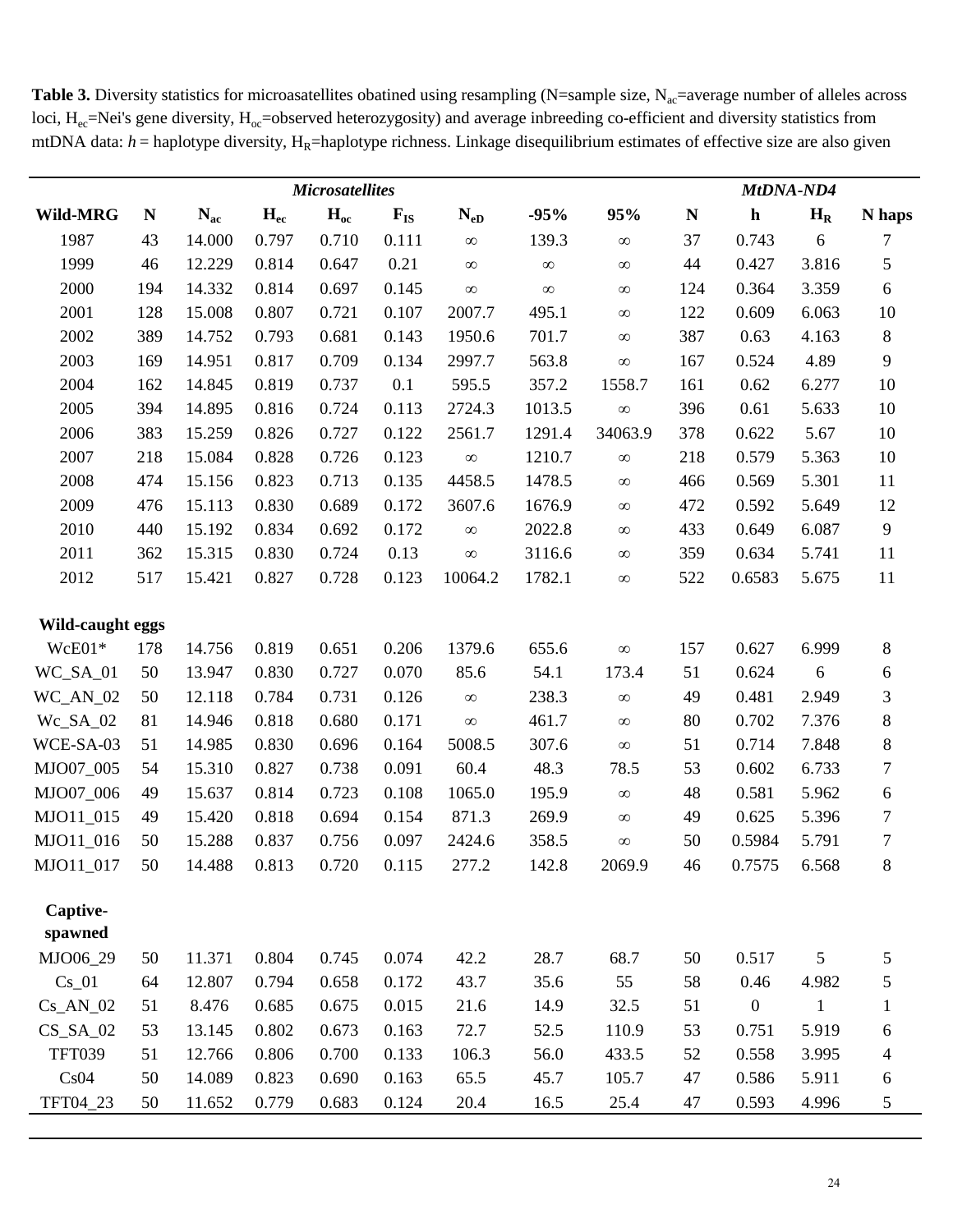| Captive-            |    |          |          |          |          |          |        |          |           |             |                          |                  |
|---------------------|----|----------|----------|----------|----------|----------|--------|----------|-----------|-------------|--------------------------|------------------|
| spawned             | N  | $N_{ac}$ | $H_{ec}$ | $H_{oc}$ | $F_{IS}$ | $N_{eD}$ | $-95%$ | 95%      | ${\bf N}$ | $\mathbf h$ | $H_R$                    | N haps           |
| TFT04 24            | 48 | 11.758   | 0.828    | 0.717    | 0.135    | 40.2     | 29.7   | 57.8     | 48        | 0.609       | 4.949                    | 5                |
| TFT04_25            | 50 | 11.656   | 0.810    | 0.768    | 0.053    | 24.9     | 20.0   | 31.5     | 53        | 0.702       | 5.934                    | 6                |
| TFT04_29            | 54 | 14.010   | 0.839    | 0.762    | 0.092    | $-423.6$ | 532.0  | $\infty$ | 53        | 0.609       | 4.903                    | 5                |
| TFT04_30            | 56 | 14.700   | 0.825    | 0.727    | 0.121    | 323.1    | 134.0  | $\infty$ | 45        | 0.656       | 4.79                     | 5                |
| TFT04_31            | 50 | 12.797   | 0.805    | 0.701    | 0.130    | 83.2     | 54.7   | 154.7    | 50        | 0.706       | 6.865                    | 7                |
| TFT05_006           | 50 | 10.306   | 0.792    | 0.649    | 0.183    | 49.4     | 38.8   | 65.7     | 50        | 0.625       | 5.803                    | 6                |
| TFT05_007           | 49 | 12.151   | 0.797    | 0.704    | 0.117    | 86.6     | 53.2   | 191.3    | 48        | 0.55        | 4.884                    | 5                |
| TFT05_008           | 50 | 11.146   | 0.804    | 0.663    | 0.178    | 32.2     | 26.7   | 39.5     | 49        | 0.611       | 4.934                    | 5                |
| TFT05_009           | 50 | 12.903   | 0.804    | 0.717    | 0.109    | 219.9    | 98.8   | $\infty$ | 50        | 0.506       | 3.996                    | $\overline{4}$   |
| TFT05_011           | 51 | 12.560   | 0.808    | 0.693    | 0.144    | 136.6    | 81.0   | 354      | 53        | 0.573       | 5.853                    | 6                |
| MJO06_25            | 50 | 14.845   | 0.813    | 0.721    | 0.115    | 184.5    | 110.1  | 487.9    | 49        | 0.635       | 4.934                    | 5                |
| MJO06_28            | 50 | 12.407   | 0.805    | 0.705    | 0.125    | 87.6     | 57.2   | 164.3    | 50        | 0.738       | 4.996                    | 5                |
| MJO07_007           | 50 | 13.162   | 0.813    | 0.739    | 0.114    | $\infty$ | 520.6  | $\infty$ | 50        | 0.605       | 4.869                    | 5                |
| $LL$ <sub>-11</sub> | 50 | 14.183   | 0.829    | 0.738    | 0.110    | 301.5    | 123.0  | $\infty$ | 49        | 0.681       | 0.37                     | 5                |
| MJO10_005           | 49 | 14.035   | 0.839    | 0.700    | 0.167    | 259.7    | 86.9   | $\infty$ | 44        | 0.7104      | 2.999                    | 6                |
| MJO10_006           | 49 | 12.360   | 0.782    | 0.698    | 0.108    | 58.8     | 32.3   | 163.4    | 49        | 0.664       | 4.875                    | 6                |
| MJO10_007           | 48 | 14.059   | 0.825    | 0.742    | 0.101    | 106.1    | 60.2   | 312.1    | 48        | 0.518       | 5.48                     | 7                |
| MJO11_005           | 48 | 13.966   | 0.810    | 0.730    | 0.100    | 118.2    | 81.6   | 201.2    | 47        | 0.594       | 2.999                    | 4                |
| MJO11_011           | 50 | 11.872   | 0.769    | 0.693    | 0.101    | 36.7     | 30.3   | 45.4     | 51        | 0.6871      | 6.733                    | 8                |
| MJO11_012           | 50 | 11.606   | 0.785    | 0.712    | 0.094    | 26.8     | 21.1   | 34.8     | 50        | 0.5624      | 3.922                    | 5                |
| MJO11_013           | 48 | 13.354   | 0.806    | 0.715    | 0.115    | 46.4     | 34.0   | 67.9     | 48        | 0.3369      | 3.703                    | 5                |
| MJO11_014           | 50 | 13.771   | 0.829    | 0.754    | 0.092    | 68.4     | 51.7   | 96.7     | 50        | 0.4694      | 4.598                    | 6                |
| $LL$ <sub>-12</sub> | 49 | 12.475   | 0.794    | 0.684    | 0.141    | 40.9     | 33.0   | 52       | 48        | 0.6259      | 4.493                    | 6                |
| MJO12_009           | 50 | 14.026   | 0.829    | 0.721    | 0.133    | 61.5     | 45.9   | 88.3     | 49        | 0.6012      | 2.998                    | 4                |
| MJO12_010           | 50 | 14.163   | 0.810    | 0.719    | 0.113    | 121.0    | 68.6   | 371      | 50        | 0.6424      | 5.706                    | $\boldsymbol{7}$ |
| <b>Big Bend</b>     |    |          |          |          |          |          |        |          |           |             |                          |                  |
| MJO08-006           | 50 | 14.761   | 0.826    | 0.669    | 0.192    | 304.3    | 173.4  | 1047.5   | 47        | 0.662       | 6.911                    | 7                |
| MJO08-007           | 50 | 14.427   | 0.841    | 0.721    | 0.144    | 392.8    | 160.8  | $\infty$ | 50        | 0.625       | 6.803                    | 7                |
| MJO08-008           | 50 | 15.019   | 0.835    | 0.711    | 0.149    | 614.7    | 194.9  | $\infty$ | 49        | 0.706       | 5.997                    | 6                |
| MJO08-009           | 51 | 15.315   | 0.843    | 0.715    | 0.153    | 174.6    | 106.1  | 425.8    | 51        | 0.658       | 5.995                    | 6                |
| MJO09-001           | 68 | 15.092   | 0.818    | 0.706    | 0.138    | 217.6    | 134.7  | 487.1    | 67        | 0.612       | 8.326                    | 9                |
| MJO09-002           | 72 | 14.823   | 0.797    | 0.670    | 0.162    | 642.9    | 237.8  | $\infty$ | 72        | 0.555       | 7.189                    | 8                |
| MJO09-003           | 71 | 14.624   | 0.811    | 0.719    | 0.115    | 257.8    | 131.5  | 1736.7   | 71        | 0.64        | 5.76                     | 6                |
| MJO09-004           | 69 | 14.603   | 0.817    | 0.715    | 0.128    | 425.1    | 186.2  | $\infty$ | 66        | 0.442       | 4.768                    | 6                |
| MJO09-005           | 50 | 15.351   | 0.827    | 0.690    | 0.166    | 430.6    | 217.4  | 5708.1   | 49        | 0.735       | 5                        | 5                |
| MJO09-006           | 50 | 14.413   | 0.821    | 0.706    | 0.141    | 109.7    | 76.4   | 182.3    | 50        | 0.53        | $\overline{\mathcal{A}}$ | 4                |
| MJO09-007           | 50 | 14.779   | 0.823    | 0.703    | 0.146    | 207.9    | 135.3  | 418.9    | 50        | 0.675       | 5.68                     | 6                |
| MJO09-008           | 50 | 15.121   | 0.819    | 0.712    | 0.133    | 176.3    | 101.1  | 537.4    | 50        | 0.776       | 6.803                    | 7                |
| MJO09-009           | 50 | 14.933   | 0.820    | 0.697    | 0.151    | 187.2    | 112.9  | 472.6    | 50        | 0.504       | 7.799                    | 8                |
| MJO09-010           | 48 | 13.917   | 0.816    | 0.697    | 0.146    | 408.8    | 177.9  | $\infty$ | 48        | 0.681       | 8.928                    | 9                |
| MJO09-011           | 50 | 12.361   | 0.792    | 0.657    | 0.173    | 78.8     | 59.2   | 112.6    | 50        | 0.767       | 5                        | 5                |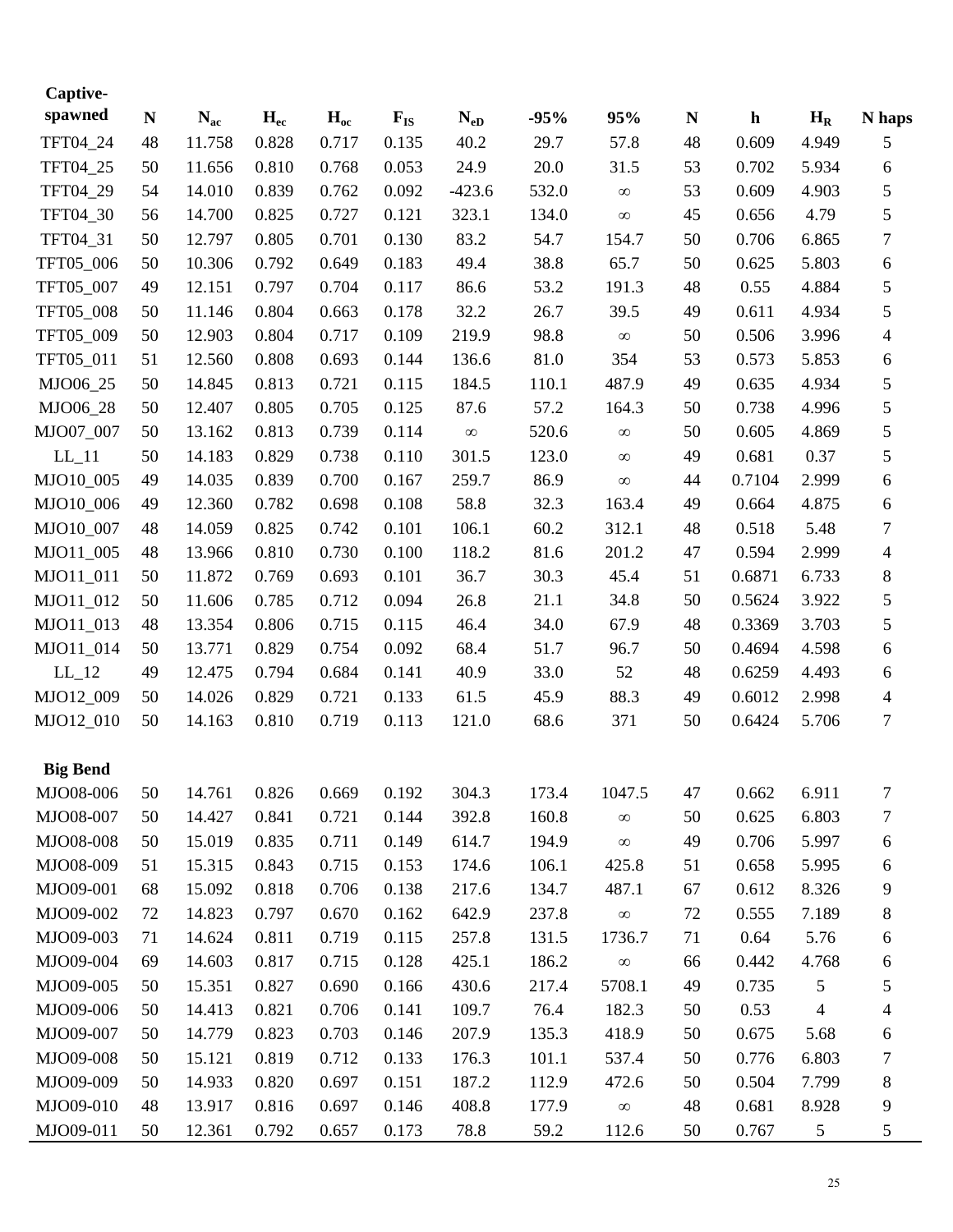| <b>Big Bend</b> | N  | $N_{ac}$ | $H_{ec}$ | $H_{oc}$ | $F_{IS}$ | $N_{eD}$ | $-95%$ | 95%      | N  | $\mathbf h$ | $H_R$ | N haps |
|-----------------|----|----------|----------|----------|----------|----------|--------|----------|----|-------------|-------|--------|
| MJO09-012       | 49 | 12.298   | 0.803    | 0.675    | 0.161    | 43.3     | 33.3   | 59       | 43 | 0.666       | 7     | 7      |
| MJO09-013       | 50 | 13.271   | 0.811    | 0.670    | 0.176    | 1032.0   | 33.3   | $\infty$ | 50 | 0.563       | 7.792 | 8      |
| MJO09-014       | 50 | 14.048   | 0.803    | 0.682    | 0.154    | 122.0    | 86.9   | 195.2    | 50 | 0.742       | 7.995 | 8      |
| MJO10 001       | 50 | 14.302   | 0.841    | 0.743    | 0.111    | 997.6    | 226.5  | $\infty$ | 51 | 0.63        | 5.83  | 8      |
| MJO10 002       | 50 | 15.310   | 0.831    | 0.759    | 0.094    | 914.1    | 182.8  | $\infty$ | 49 | 0.659       | 3.932 | 5      |
| MJO10 003       | 48 | 15.133   | 0.821    | 0.745    | 0.094    | $\infty$ | 409.1  | $\infty$ | 48 | 0.504       | 4.312 | 6      |
| MJO10 004       | 50 | 15.444   | 0.804    | 0.767    | 0.046    | 496.9    | 189.7  | $\infty$ | 49 | 0.639       | 3.51  | 5      |
| MJO11-007       | 50 | 14.406   | 0.822    | 0.693    | 0.158    | 675.0    | 215.0  | $\infty$ | 50 | 0.6694      | 3.725 | 5      |
| MJO11-008       | 50 | 14.682   | 0.825    | 0.697    | 0.157    | 1529.3   | 278.8  | $\infty$ | 50 | 0.6278      | 5.401 | 7      |
| MJO11-009       | 50 | 13.798   | 0.797    | 0.650    | 0.187    | 110.0    | 84.2   | 154.4    | 51 | 0.6431      | 6.236 | 8      |
| MJO11-010       | 50 | 14.556   | 0.821    | 0.732    | 0.109    | 256.3    | 129.2  | 2577.3   | 47 | 0.716       | 7.099 | 9      |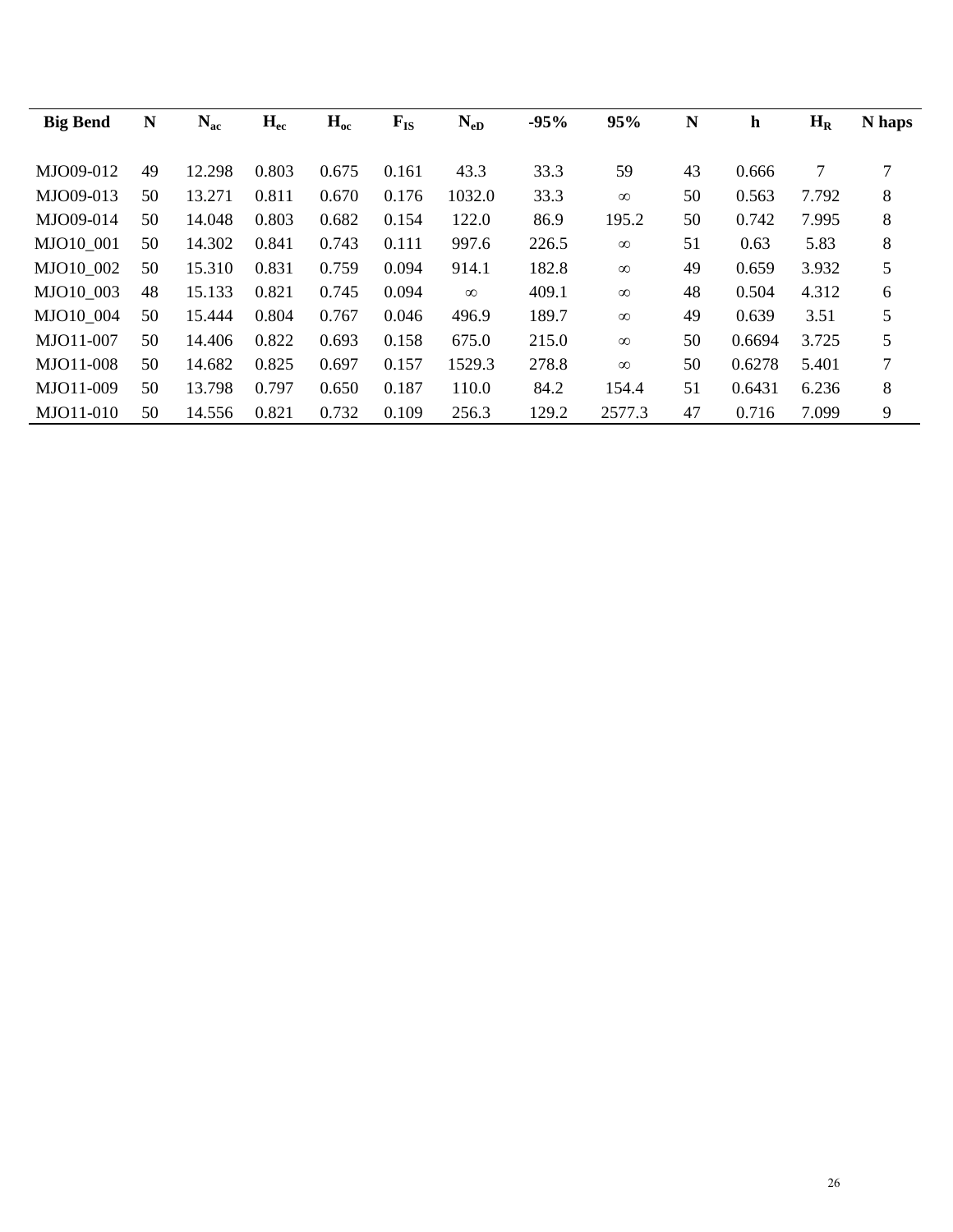Table 6. MtDNA haplotype frequencies for the wild middle Rio Grande population, fish reared from wild-caught, fish reared from cative spawning and for fish released at Big Bend.

|                  | $\mathbf A$ | $\mathbf C$              | $\mathbf D$ | $\bf{E}$       | $\mathbf F$ | $\mathbf K$ | $\mathbf I$              | ${\bf J}$                | $\mathbf M$              | $\mathbf N$              | $\mathbf P$              | $\mathbf 0$              | Q                        | S     | T     | W | $\mathbf{V}$ |
|------------------|-------------|--------------------------|-------------|----------------|-------------|-------------|--------------------------|--------------------------|--------------------------|--------------------------|--------------------------|--------------------------|--------------------------|-------|-------|---|--------------|
| <b>Wild</b>      |             |                          |             |                |             |             |                          |                          |                          |                          |                          |                          |                          |       |       |   |              |
| 1987             | 0.459       | 0.162                    | 0.162       | 0.054          | 0.081       | 0.027       |                          |                          | 0.054                    |                          |                          |                          |                          |       |       |   |              |
| 1999             | 0.75        | $\overline{\phantom{a}}$ | 0.114       | 0.068          | 0.045       | 0.023       |                          |                          |                          |                          |                          |                          |                          |       |       |   |              |
| 2000             | 0.79        | 0.008                    | 0.048       | 0.048          | 0.097       | 0.008       |                          |                          |                          |                          |                          |                          |                          |       |       |   |              |
| 2001             | 0.607       | 0.09                     | 0.057       | 0.033          | 0.098       | 0.074       | 0.008                    | 0.016                    | 0.008                    |                          |                          | 0.008                    |                          |       |       |   |              |
| 2002             | 0.556       | 0.199                    | 0.137       | 0.01           | 0.059       | 0.034       | $\frac{1}{2}$            | 0.003                    |                          |                          |                          | 0.003                    |                          |       |       |   |              |
| 2003             | 0.671       | 0.054                    | 0.15        | 0.03           | 0.054       | 0.012       | $\frac{1}{2}$            | 0.006                    | 0.006                    | $\overline{\phantom{a}}$ | $\overline{\phantom{a}}$ | 0.018                    |                          |       |       |   |              |
| 2004             | 0.596       | 0.087                    | 0.106       | 0.019          | 0.075       | 0.05        | 0.012                    | $\overline{\phantom{a}}$ | 0.019                    | $\blacksquare$           | 0.006                    | 0.031                    |                          |       |       |   |              |
| 2005             | 0.598       | 0.126                    | 0.088       | 0.028          | 0.086       | 0.018       | 0.015                    | 0.003                    | 0.028                    | $\overline{\phantom{a}}$ | $\overline{\phantom{a}}$ | 0.01                     |                          |       |       |   |              |
| 2006             | 0.587       | 0.135                    | 0.093       | 0.048          | 0.048       | 0.048       | 0.003                    | $\overline{\phantom{a}}$ | 0.029                    | $\overline{\phantom{a}}$ | $\overline{\phantom{a}}$ | 0.008                    |                          |       | 0.003 |   |              |
| 2007             | 0.628       | 0.11                     | 0.083       | 0.023          | 0.087       | 0.037       | 0.005                    | $\overline{\phantom{a}}$ | 0.005                    | $\overline{\phantom{a}}$ | $\overline{\phantom{a}}$ | 0.018                    | 0.005                    |       |       |   |              |
| 2008             | 0.635       | 0.12                     | 0.079       | 0.026          | 0.067       | 0.045       | 0.004                    | $\overline{\phantom{a}}$ | 0.009                    | $\blacksquare$           | 0.002                    | 0.006                    | $\overline{\phantom{a}}$ | 0.006 |       |   |              |
| 2009             | 0.614       | 0.14                     | 0.076       | 0.028          | 0.064       | 0.034       | 0.006                    | 0.004                    | 0.019                    | $\overline{\phantom{a}}$ | 0.002                    | 0.011                    | $\overline{\phantom{a}}$ | 0.002 |       |   |              |
| 2010             | 0.562       | 0.124                    | 0.097       | 0.032          | 0.069       | 0.053       | 0.014                    | $\overline{\phantom{a}}$ | 0.016                    | $\blacksquare$           | $\overline{\phantom{a}}$ | 0.032                    | $\overline{\phantom{a}}$ |       |       |   |              |
| 2011             | 0.574       | 0.142                    | 0.109       | 0.028          | 0.064       | 0.031       | 0.006                    | $\overline{\phantom{a}}$ | 0.031                    | $\overline{\phantom{a}}$ | $\overline{\phantom{a}}$ | 0.011                    | 0.003                    | 0.003 |       |   |              |
| 2012             | 0.538       | 0.165                    | 0.116       | 0.034          | 0.072       | 0.030       | 0.004                    | 0.004                    | 0.017                    | $\overline{a}$           | $\overline{\phantom{a}}$ | 0.017                    | 0.002                    |       |       |   |              |
| Wild-caught eggs |             |                          |             |                |             |             |                          |                          |                          |                          |                          |                          |                          |       |       |   |              |
| WcE-01           | 0.573       | 0.197                    | 0.051       | 0.064          | 0.064       | 0.032       |                          |                          | 0.013                    | 0.006                    |                          |                          |                          |       |       |   |              |
| WcE-SA-01        | 0.569       | 0.137                    | 0.059       | 0.059          | 0.098       | 0.078       |                          |                          |                          |                          |                          |                          |                          |       |       |   |              |
| WcE-An-02        | 0.653       | 0.02                     | 0.327       | $\overline{a}$ |             |             |                          |                          |                          |                          |                          |                          |                          |       |       |   |              |
| WcE-SA02         | 0.488       | 0.225                    | 0.05        | 0.013          | 0.138       | 0.05        |                          |                          | 0.038                    |                          |                          |                          |                          |       |       |   |              |
| WcE-SA-03        | 0.49        | 0.078                    | 0.196       | 0.059          | 0.098       | 0.039       |                          |                          | 0.02                     |                          |                          | 0.02                     |                          |       |       |   |              |
| MJO07-005        | 0.604       | 0.094                    | 0.019       | 0.019          | 0.17        | 0.075       | $\overline{\phantom{a}}$ | 0.019                    | $\overline{\phantom{a}}$ |                          |                          |                          |                          |       |       |   |              |
| MJO07-006        | 0.604       | 0.083                    | 0.125       | 0.021          | 0.083       | 0.042       |                          |                          |                          |                          |                          | 0.042                    |                          |       |       |   |              |
| MJO11 15         | 0.571       | 0.224                    | 0.041       | 0.020          | 0.041       | 0.082       |                          | $\overline{\phantom{a}}$ | 0.020                    |                          |                          |                          |                          |       |       |   |              |
| MJO11_16         | 0.620       | 0.120                    | 0.060       | $\overline{a}$ | 0.080       | 0.040       |                          | $\overline{\phantom{a}}$ | 0.040                    | $\overline{\phantom{0}}$ |                          | 0.040                    |                          |       |       |   |              |
| MJO11_17         | 0.435       | 0.196                    | 0.065       | 0.043          | 0.130       | 0.087       |                          |                          | 0.022                    |                          |                          | $\overline{\phantom{a}}$ | 0.022                    |       |       |   |              |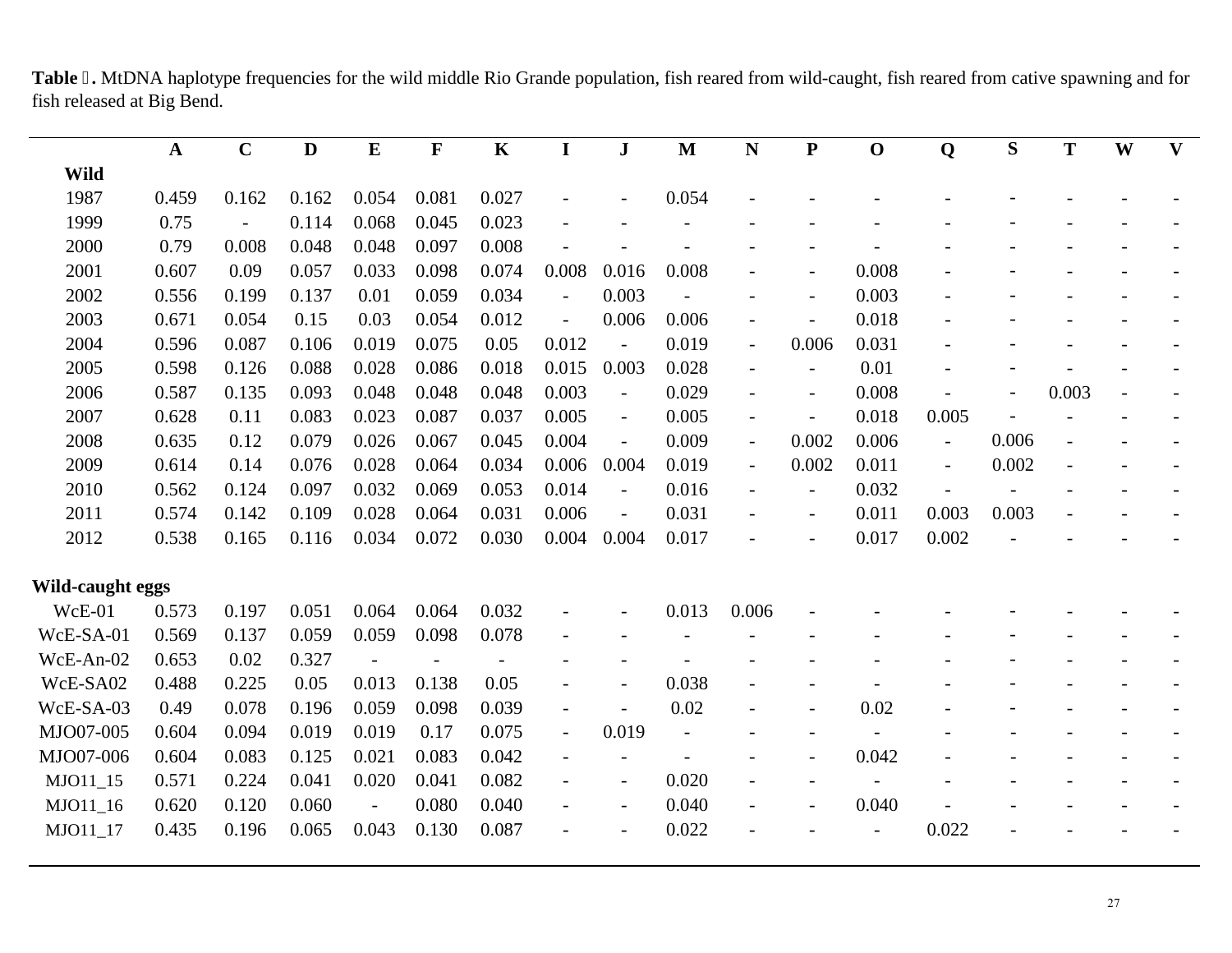| Captive             |              |             |                |                          |                          |                          |       |                          |                          |             |           |                          |       |   |   |   |                           |
|---------------------|--------------|-------------|----------------|--------------------------|--------------------------|--------------------------|-------|--------------------------|--------------------------|-------------|-----------|--------------------------|-------|---|---|---|---------------------------|
| spawned             | $\mathbf{A}$ | $\mathbf C$ | $\mathbf{D}$   | ${\bf E}$                | $\mathbf F$              | K                        | I     | $\bf J$                  | $\mathbf{M}$             | $\mathbf N$ | ${\bf P}$ | $\mathbf 0$              | Q     | S | T | W | $\boldsymbol{\mathrm{V}}$ |
| MJO06-29            | 0.68         | 0.14        | 0.08           |                          | 0.06                     | $\overline{a}$           |       |                          | 0.04                     |             |           |                          |       |   |   |   |                           |
| $Cs-01$             | 0.724        | 0.052       | $\overline{a}$ | 0.034                    | 0.069                    | 0.121                    |       |                          |                          |             |           |                          |       |   |   |   |                           |
| $Cs$ -An-02         |              |             | 1              |                          |                          |                          |       |                          |                          |             |           |                          |       |   |   |   |                           |
| $Cs-SA-02$          | 0.434        | 0.075       | 0.17           | 0.132                    | 0.17                     |                          |       |                          |                          |             | 0.019     |                          |       |   |   |   |                           |
| $Cs-04$             | 0.596        | 0.255       | 0.021          | $\overline{\phantom{a}}$ | 0.043                    | 0.064                    |       |                          |                          |             |           | 0.021                    |       |   |   |   |                           |
| <b>TFT039</b>       | 0.596        | 0.269       | 0.038          | $\overline{\phantom{a}}$ | $\overline{\phantom{a}}$ | 0.096                    |       |                          |                          |             |           |                          |       |   |   |   |                           |
| TFT04-23            | 0.617        | 0.043       | 0.191          | $\overline{\phantom{a}}$ | $\overline{\phantom{a}}$ | 0.043                    |       |                          |                          |             |           | 0.106                    |       |   |   |   |                           |
| <b>TFT04-24</b>     | 0.583        | 0.125       | 0.208          |                          | 0.021                    | 0.063                    |       |                          |                          |             |           |                          |       |   |   |   |                           |
| TFT04-25            | 0.434        | 0.057       | 0.113          | 0.057                    | 0.283                    | 0.057                    |       |                          |                          |             |           |                          |       |   |   |   |                           |
| TFT04-29            | 0.566        | 0.245       | $\blacksquare$ | 0.075                    | $\overline{a}$           | 0.094                    |       |                          | 0.019                    |             |           |                          |       |   |   |   |                           |
| TFT04-30            | 0.4          | 0.333       | $\equiv$       |                          | $\overline{\phantom{a}}$ | 0.244                    |       |                          | $\overline{\phantom{a}}$ |             | 0.022     |                          |       |   |   |   |                           |
| TFT04-31            | 0.42         | 0.34        | 0.02           | $\overline{\phantom{a}}$ | 0.06                     | 0.04                     |       |                          | 0.1                      |             |           | 0.02                     |       |   |   |   |                           |
| <b>TFT05-06</b>     | 0.5          | 0.36        | 0.02           |                          | 0.02                     | 0.08                     |       |                          | 0.02                     |             |           |                          |       |   |   |   |                           |
| <b>TFT05-07</b>     | 0.625        | 0.292       | 0.021          | 0.063                    | $\overline{\phantom{a}}$ | $\boldsymbol{0}$         |       |                          |                          |             |           |                          |       |   |   |   |                           |
| <b>TFT05-08</b>     | 0.592        | 0.082       | $\equiv$       | 0.102                    | $\overline{\phantom{a}}$ | 0.224                    |       |                          |                          |             |           |                          |       |   |   |   |                           |
| TFT05-09            | 0.68         | 0.16        | $\blacksquare$ |                          | $\overline{\phantom{a}}$ | 0.12                     |       |                          | 0.04                     |             |           |                          |       |   |   |   |                           |
| TFT05-11            | 0.623        | 0.057       | 0.113          | 0.019                    | 0.17                     |                          |       |                          | 0.019                    |             |           |                          |       |   |   |   |                           |
| MJO06-25            | 0.551        | 0.245       | 0.061          | $\blacksquare$           | 0.061                    | 0.082                    |       |                          |                          |             |           |                          |       |   |   |   |                           |
| MJO06-28            | 0.4          | 0.14        | 0.22           | $\blacksquare$           | 0.22                     | 0.02                     |       |                          |                          |             |           |                          |       |   |   |   |                           |
| MJO07-007           | 0.56         | 0.02        | 0.12           | 0.28                     | 0.02                     |                          |       |                          |                          |             |           |                          |       |   |   |   |                           |
| $LL$ <sup>11</sup>  | 0.469        | 0.224       | 0.245          | $\blacksquare$           | 0.041                    |                          |       |                          | 0.020                    |             |           |                          |       |   |   |   |                           |
| MJO10_005           | 0.477        | 0.182       | 0.159          | $\blacksquare$           | 0.136                    | 0.023                    |       |                          |                          |             |           | 0.023                    |       |   |   |   |                           |
| MJO10_006           | 0.531        | 0.224       | 0.041          | 0.061                    | $\overline{a}$           | $\overline{\phantom{a}}$ | 0.102 | $\overline{\phantom{a}}$ | 0.041                    |             |           | $\overline{a}$           |       |   |   |   |                           |
| MJO10_007           | 0.688        | 0.063       | 0.042          | 0.021                    | 0.083                    | 0.083                    |       |                          |                          |             |           | $\overline{\phantom{0}}$ | 0.021 |   |   |   |                           |
| MJO11_005           | 0.596        | 0.213       | 0.106          | $\overline{\phantom{a}}$ | 0.085                    |                          |       |                          |                          |             |           |                          |       |   |   |   |                           |
| MJO11_011           | 0.529        | 0.059       | 0.039          | 0.039                    | 0.039                    | 0.176                    |       |                          | 0.059                    |             |           |                          |       |   |   |   | 0.059                     |
| MJO11_012           | 0.640        | 0.120       | 0.040          |                          |                          |                          |       |                          | 0.140                    |             |           | 0.060                    |       |   |   |   |                           |
| MJO11_013           | 0.813        | 0.063       | 0.063          | 0.042                    |                          |                          |       |                          | 0.021                    |             |           |                          |       |   |   |   |                           |
| MJO11_014           | 0.720        | 0.040       | 0.060          | 0.040                    |                          | 0.120                    |       |                          |                          |             |           | 0.020                    |       |   |   |   |                           |
| $LL$ <sub>-12</sub> | 0.563        | 0.042       | 0.125          | $\blacksquare$           | 0.229                    | 0.021                    |       |                          |                          |             |           | $\overline{\phantom{0}}$ | 0.021 |   |   |   |                           |
| MJO12 009           | 0.592        | 0.184       | 0.082          |                          | 0.143                    | $\overline{\phantom{a}}$ |       |                          |                          |             |           |                          |       |   |   |   |                           |
| MJO12_010           | 0.580        | 0.080       | 0.100          |                          | 0.100                    | 0.060                    |       |                          |                          |             |           | 0.020                    | 0.060 |   |   |   |                           |